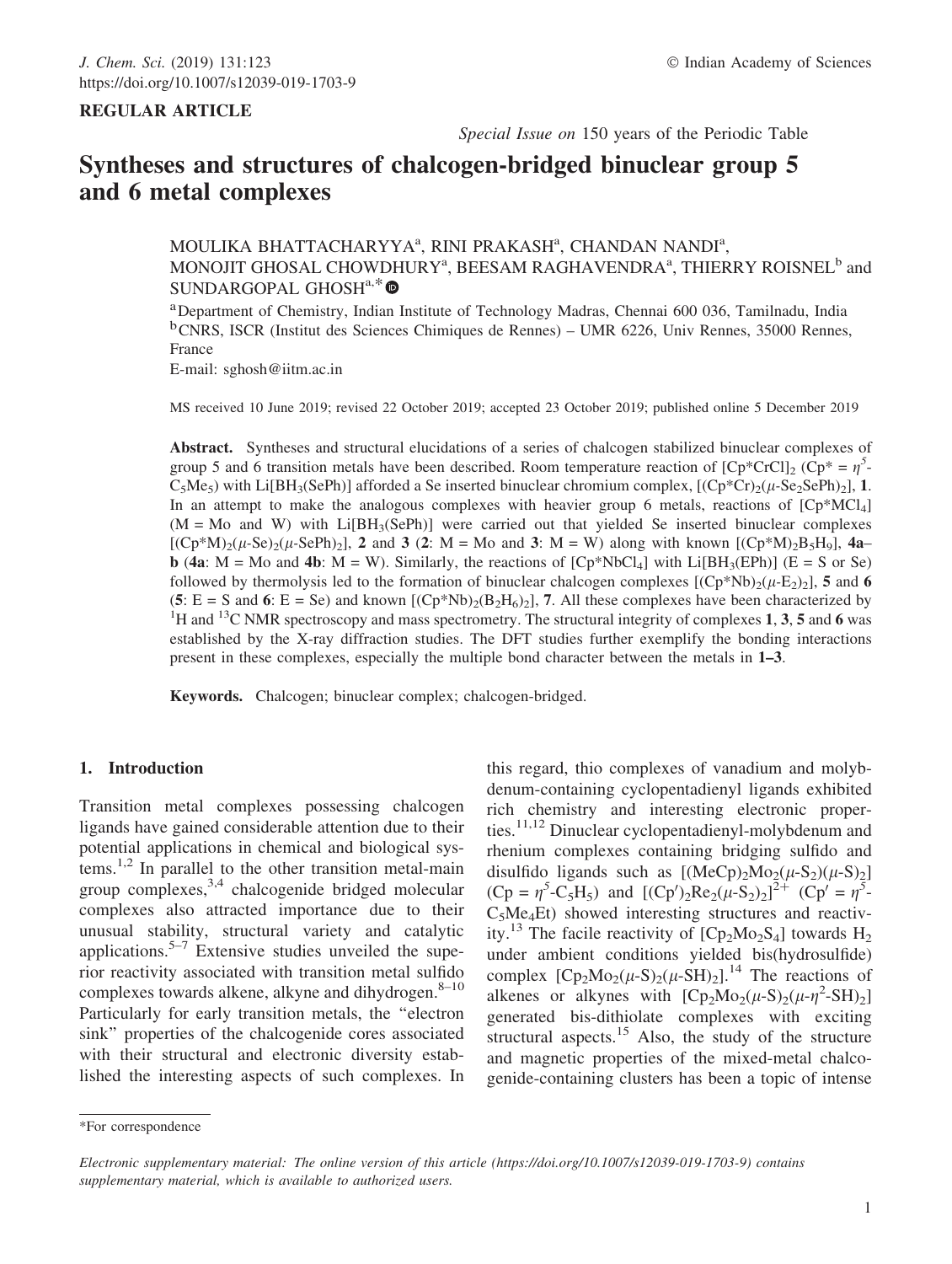research interest in modelling the action of natural metalloenzymes.<sup>16</sup> A significant effect of the chalcogen bridge atom on the magnetic properties of the cluster have been observed for antiferromagnetic homo- and heterochalcogenide complexes.<sup>17</sup>

Among the presently known metal-chalcogen complexes, group 6 metals are well explored, especially Mo and  $W$ .<sup>18a–e</sup> Apart from their importance in biology and catalysis,<sup>18f–h</sup> these complexes also demonstrated the presence of unique conformational isomers. Similar to group 6, binuclear complexes of group 5 are also known, albeit lesser number.19,20 Not only structural point of view, unsupported  $NbS<sub>3</sub>$  complexes containing  $\{Nb_2(\mu-S_2)(\mu-S)\}\$  unit found its application as a catalyst in thiophene hydrodesulfurization. $2<sup>1</sup>$ Binuclear sulfide complex  $(Et_4N)_2[Nb_2S_4(NCS)_6]$ (bipy)] coordinated by diimine ligand revealed photocatalytic and optical limiting properties.<sup>22</sup> However, it is important to note that, although dinuclear complexes of early transition metals containing bridging sulfur ligands are well known, structurally characterized heavier chalcogen inserted cyclopentadienyl binuclear complexes are relatively less.

Apart from chalcogen powders or organo-chalcogenides, $23,24$  we have established that the chalcogenated borohydrides can also be used as a potential reagent for the synthesis of binuclear chalcogen complexes along with dimetallaheteroboranes. $25-27$ Hence, to extend this strategy for group 5 and 6 metals we have performed the reactivity of  $[Cp^*CrCl]_2$  and  $[CP^*MCl_4]$  (M = Mo, W and Nb) with  $Li[BH_3(EPh)]$  $(E = S$  and Se). In this report, we describe the synthesis of various chalcogen-bridged binuclear complexes furnishing interesting structural aspects. In addition, theoretical studies have been performed on these molecules to elucidate their bonding nature.

#### 2. Experimental

### 2.1 General considerations

All of the operations were conducted under an  $Ar/N<sub>2</sub>$ atmosphere by using standard Schlenk techniques or in a glove box. Solvents were distilled prior to use under Ar atmosphere. [LiBH<sub>4</sub>·THF],  $[Ph_2S_2]$  and  $[Ph_2Se_2]$ were used as received (Aldrich).  $[CP^*CrCl]_2$ <sup>28</sup>  $[Cp*MoCl<sub>4</sub>]<sup>29a</sup>$   $[Cp*WCl<sub>4</sub>]<sup>29b</sup>$   $[Cp*NbCl<sub>4</sub>]<sup>30</sup>$  $Li[BH_3(EPh)]^{26b}$  (E = S or Se) and the external reference for <sup>11</sup>B NMR is  $[Bu_4N(B_3H_8)]^{31}$  were synthesized according to the literature methods available. Thin layer chromatography (TLC) was carried out on  $250$ - $\mu$ m diameter aluminum supported silica gel TLC plates (MERCK TLC Plates) to separate the reaction mixtures. The NMR spectra were recorded on 500 or 400 MHz Bruker FT-NMR spectrometer. Residual solvent protons were used as reference (CDCl<sub>3</sub>,  $\delta$  = 7.26 ppm, C<sub>6</sub>D<sub>6</sub>,  $\delta$  = 7.16 ppm), while a sealed tube that contained,  $[Bu_4N(B_3H_8)]$  in  $[D_6]$ -benzene  $(\delta_{\text{B}} = -30.07 \text{ ppm})$  was used as an external reference for the  ${}^{11}B\{{}^{1}H\}$  NMR analysis. Mass spectra were recorded with a BrukerMicroTOF-II mass spectrometer and Qtof Micro YA263 HRMS instrument in ESI ionization mode. Infrared spectra were recorded with a JASCO FT/IR-4100 spectrometer. Absorption spectra were recorded with Jasco V-650 UV/Vis spectrophotometers at 298 K.

#### 2.2 Synthesis of 1-4

A suspension of  $[Cp*CrCl]_2$  (0.5 g, 1.12 mmol) in 10 mL toluene at  $-78$  °C was charged dropwise with a freshly prepared solution of  $Li[BH_3(SePh)]$  $(2.24 \text{ mmol})$  over 15 min. The Li $[BH_3(SePh)]$  solution was prepared from the reaction of  $[Ph<sub>2</sub>Se<sub>2</sub>]$  with LiBH4-THF at ice-cooled temperature. The reaction mixture was then stirred at room temperature for 20 hrs. The solvent was dried and the residue was extracted into *n*-hexane/ $CH_2Cl_2$  and passed through Celite. After removal of the solvent, the residue was subjected to chromatographic work-up by using TLC plates (*n*-hexane/CH<sub>2</sub>Cl<sub>2</sub>, 50:50 v/v) to yield complex  $[(Cp*Cr)_{2}(\mu-Se_{2}SePh)_{2}]$ , 1 (0.078 g, 7%), as violet solid. Along with 1 few air and moisture sensitive complexes are also formed which we were unable to isolate.

Under the similar experimental conditions, treatment of  $Li[BH_3(SePh)]$  (2.16 mmol) with  $[Cp*MoCl<sub>4</sub>]$  $(0.2 \text{ g}, 0.54 \text{ mmol})$  and reaction of Li[BH<sub>3</sub>(SePh)]  $(1.72 \text{ mmol})$  with  $[Cp*WCl_4]$   $(0.2 \text{ g}, 0.43 \text{ mmol})$  for 4 hrs yielded  $[(Cp*Mo)<sub>2</sub>(\mu-Se)<sub>2</sub>(\mu-SePh)<sub>2</sub>]$ , 2 (0.02 g, 8%) and  $[(Cp*W)_2(\mu-Se)_2(\mu-SePh)_2]$ , 3 (0.024 g, 10%) as blue and purple solids respectively.

Note that complexes 2 and 3 have been isolated along with the metallaborane  $[(Cp*Mo)_2B_5H_9]$ ,  $4a^{32a,b,d}$  (0.008 g, 6%) and  $[(Cp*W)_2B_5H_9]$ ,  $4b^{32c,d}$  $(0.012 \text{ g}, 8\%)$ .

1: MS (ESI<sup>+</sup>):  $m/z$  calculated for  $C_{32}H_{41}Cr_2Se_4$ : 844.4  $[M-2Se + H]^{+}$ , found: 844.7; <sup>1</sup>H NMR  $(500 \text{ MHz}, \text{ C}_6\text{D}_6, 22 \text{ °C})$ :  $\delta = 7.52{\text -}6.87 \text{ (m, C}_6\text{H}_5)$ , 2.12 (s, 30H, Cp\*).

2: HR-MS (ESI<sup>+</sup>):  $m/z$  calcd for  $C_{32}H_{40}Mo_{2}KSe_{4}$ : 978.7536  $[M + K]^+$ , found: 978.7532; <sup>1</sup>H NMR (500 MHz, CDCl<sub>3</sub>, 22 °C):  $\delta$  = 7.01–6.89 (m, C<sub>6</sub>H<sub>5</sub>), 2.20 (s, 30H, Cp<sup>\*</sup>); <sup>13</sup>C{<sup>1</sup>H} NMR (125 MHz, CDCl<sub>3</sub>,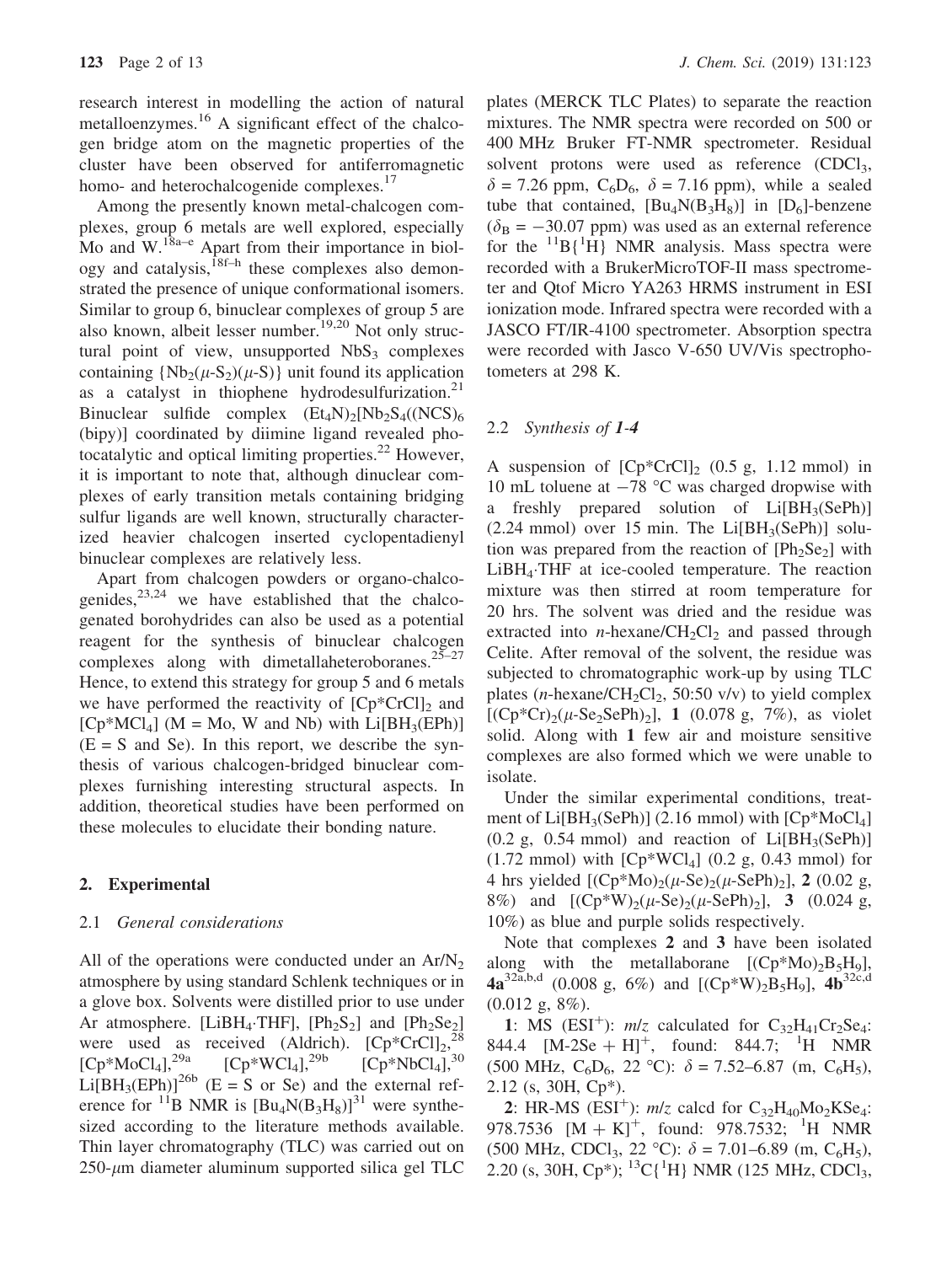3: MS (ESI<sup>+</sup>):  $m/z$  calcd for  $C_{32}H_{40}W_{2}Se_{4}$ : 1111.8  $[M]^+$ , found: 1111.8; <sup>1</sup>H NMR (500 MHz, CDCl<sub>3</sub>, 22 °C):  $\delta = 6.99 - 6.89$  (m, C<sub>6</sub>H<sub>5</sub>), 2.53 (s, 30H, Cp<sup>\*</sup>);  ${}^{13}C\{{}^{1}H\}$ NMR  $(125 \text{ MHz}, \text{CDCl}_3, 22 \text{ °C})$ :  $\delta = 135.1 - 125.4$  (s, C<sub>6</sub>H<sub>5</sub>), 107.1 (s, C<sub>5</sub>Me<sub>5</sub>), 14.9 ppm (s,  $C_5Me_5$ ).

### 2.3 Synthesis of 5–7

A suspension of  $[CP^*NbCl_4]$  (0.5 g, 1.3 mmol) in 10 mL toluene at  $-78$  °C was charged dropwise with a freshly prepared solution of  $Li[BH<sub>3</sub>(SPh)]$ , (5.4 mmol) over 15 min. The Li $[BH_3(SPh)]$  solution was prepared from the reaction of  $[Ph<sub>2</sub>S<sub>2</sub>]$  with LiBH<sub>4</sub>. THF at ice cooled temperature. The reaction mixture was warmed to room temperature over 1 hour and then heated to 90 °C for 48 h. The solvent was dried and the residue was extracted in n-hexane and passed through Celite. After removal of the solvent, the residue was subjected to chromatographic work-up by using TLC plates (nhexane/CH<sub>2</sub>Cl<sub>2</sub>, 70:30 v/v) to yield complex  $[(Cp*Nb)<sub>2</sub>(\mu-S<sub>2</sub>)<sub>2</sub>]$ , 5 (0.024 g, 6%) as orange solid. Under similar reaction conditions the treatment with Li[BH<sub>3</sub>(SePh)], (5.4 mmol) yielded  $[(Cp*Nb)<sub>2</sub>(\mu-$ Se<sub>2</sub>)<sub>2</sub>], 6 (0.047 g, 9%) as purple solid.

Note that the complexes 5 and 6 have been isolated along with  $[(Cp*Nb)_{2}(B_2H_6)_{2}]$ ,  $7^{33}$  (0.027 g, 8%) and several air and moisture sensitive complexes which we were unable to isolate.

**5**: HR-MS (ESI<sup>+</sup>):  $m/z$  calcd. for  $C_{20}H_{31}Nb_2S_4$ : 584.9436  $[M + H]$ <sup>+</sup>, found 584.9451; <sup>1</sup>H NMR (500 MHz, CDCl<sub>3</sub>, 22 °C):  $\delta = 2.07$  (s, 30H, Cp<sup>\*</sup>); <sup>13</sup>C{<sup>1</sup>H} NMR (125 MHz, CDCl<sub>3</sub>, 22 °C):  $\delta = 111.0$ , (s,  $C_5Me_5$ ), 11.8 ppm (s,  $C_5Me_5$ ).

6: HR-MS ( $ESI^+$ ):  $m/z$  calcd for  $C_{20}H_{30}KNb_2Se_4$ : 814.6773  $[M + H]^{+}$ , found 814.6790; <sup>1</sup>H NMR (500 MHz, CDCl<sub>3</sub>, 22 °C):  $\delta = 2.26$  (s, 30H, Cp<sup>\*</sup>), <sup>13</sup>C{<sup>1</sup>H} NMR (125 MHz, CDCl<sub>3</sub>, 22 °C):  $\delta = 111.3$ (s,  $C_5Me_5$ ), 13.3 ppm (s,  $C_5Me_5$ ).

### 2.4 X-ray structure determination

The crystal data for 1, 3, 5 and 6 were collected and integrated using a Bruker kappa apex II CCD diffractometer with graphite-monochromated  $M_0K_\alpha$  $(\lambda = 0.71073 \text{ A})$  radiation at 296 K. The structures were solved by heavy atom methods using SHELXS-2016 and refined by using SHELXL-2016/SHELXL-2017 (Sheldrick, G.M., University of Göttingen) (Table 1). $34$ 

#### 2.5 Computational details

The quantum chemical calculations were performed on the simplified model complexes  $1', 2', 3', 5'$  and  $6'$  (Cp analogues of  $1, 2, 3, 5$  and  $6$ ) and  $I$ -IV using the Gaussian 09 program package.<sup>35</sup> Geometry optimization was conducted in the gaseous state (no solvent effect) without any symmetry constraints using the  $BPS6<sup>36</sup>$  functional paired with a mixed basis set: Stuttgart/Dresden double– $\zeta(SDD)$  effective core potentials  $(ECPs)^{37}$  for Nb, Ta, Mo and W; 6–31 g<sup>\*</sup> basis set for the other atoms. The optimized geometries were characterized as true minima by using analytical frequency calculations. Wiberg bond indices  $(WBIs)^{38}$ were obtained from a natural bond orbital  $(NBO)^{39}$ analysis. All the optimized structures and orbital graphics were generated by using the Chemcraft.<sup>40</sup>

#### 3. Results and Discussion

## 3.1 Reactivity of  $[Cp^*CrCl]_2$  with  $Li[BH_3(SePh)]$

From our recent studies, it was proved that  $Li[BH_3(-)]$ EPh)]  $(E = S, Se)$  is a potential reagent for the synthesis of metallachalcogenoboranes.<sup>25–27</sup> Among group 6 metals, the examples of chromium heteroborane complexes are very few. $41$  In this context, we have performed the room temperature reaction of  $[Cp^*CrCl]_2$ with two equivalents of  $Li[BH_3(SePh)]$  with an aim to synthesize dichromaselenaboranes. Surprisingly, the reaction led to the formation of a unique complex,  $[(Cp*Cr)_{2}(\mu-Se_{2}SePh)_{2}]$ , 1 (Scheme 1). Complex 1 was isolated as violet crystals, which were characterized by <sup>1</sup>H, mass spectrometry and by single-crystal X-ray crystallography. The <sup>1</sup>H NMR spectrum showed the presence of  $Cp^*$  and phenyl protons. The  $^{11}B$  NMR showed no  $^{11}$ B chemical shift confirming the absence of boron in 1. Although the  $^{11}B$  NMR of the reaction mixture indicates formation of several metallaborane species, due to low yield and sensitive nature, their isolation could not be carried out. The mass spectrometric analysis of 1 shows molecular ion peaks at *m*/  $z$  844.7 which is equivalent to the mass of 1 minus two Se atoms. The complete structure of 1 is identified by single-crystal X-ray crystallography as shown in Figure 1.

Single crystals of 1 were obtained by slow diffusion of hexanes into a dichloromethane solution. The X-ray diffraction analysis confirmed that 1 is a chalcogenbridged bimetallic Cr complex with two  $[Se_2SePh]^3$ units having close similarity with lanthanide-chalcogen cluster,  $[(pyridine)_8Yb_4(SeSe)_2(Se)_2(\mu_2-SPh)_2(SPh)_2]$ .<sup>42</sup>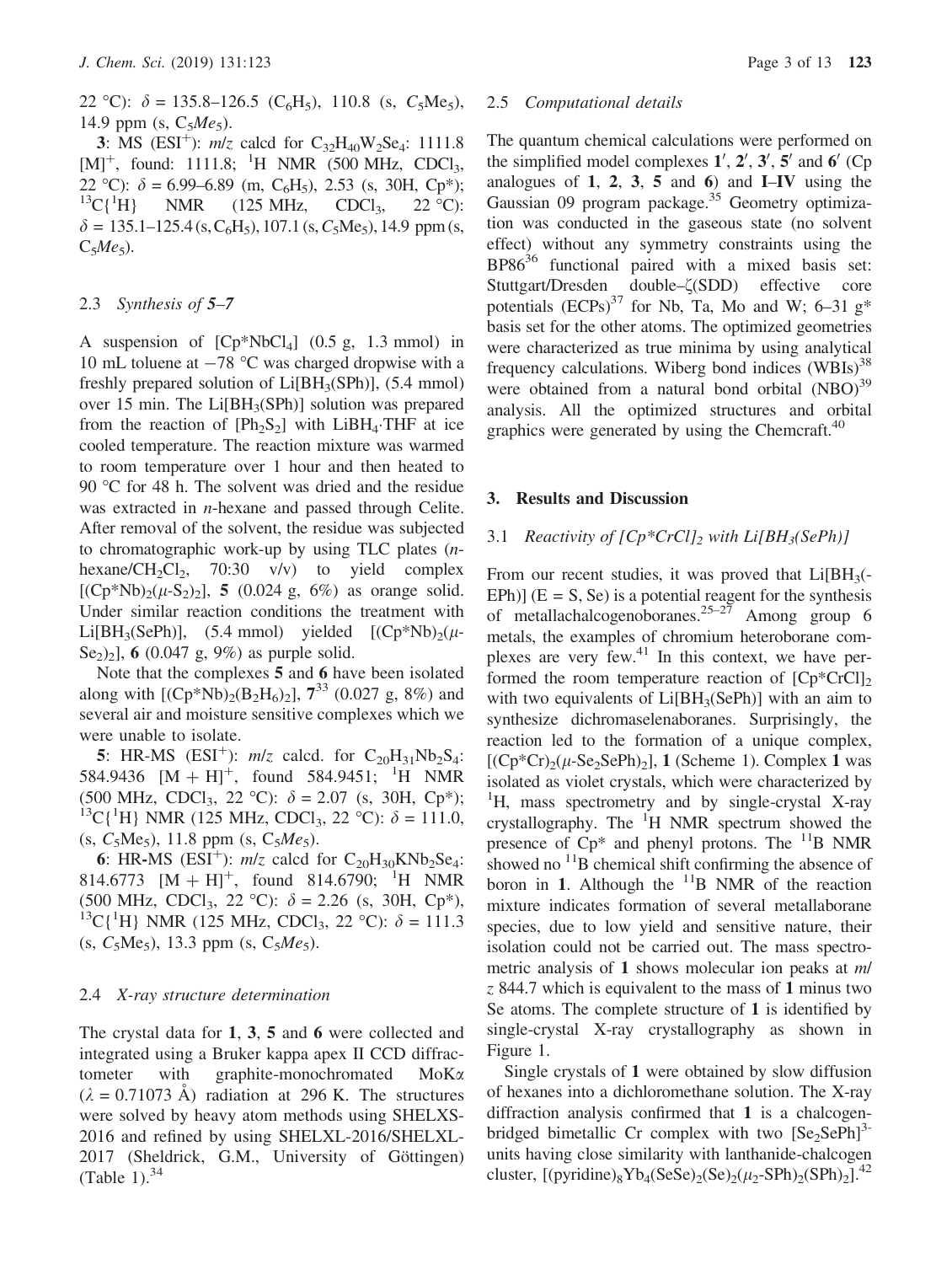| CDC no.                                             | 1915156                                 | .868351                                   | 868348                              | 1868349                                                                                |
|-----------------------------------------------------|-----------------------------------------|-------------------------------------------|-------------------------------------|----------------------------------------------------------------------------------------|
| Empirical formula                                   | $C_{32}H_{40}Cr_2Se_6$                  |                                           | $C_{20}H_{30}S_4Nb_2$               |                                                                                        |
| Formula weight                                      | .002.40                                 | $\frac{\rm C_{32}H_{40}Se_4W_2}{1108.18}$ | 584.50                              |                                                                                        |
| Crystal system                                      | <b>Triclinic</b>                        | Monoclinic                                | Triclinic                           | C <sub>20</sub> H <sub>30</sub> Se <sub>4</sub> Nb <sub>2</sub><br>772.10<br>Triclinic |
| Space group                                         | $P-I$                                   |                                           | $P-I$                               | $P-I$                                                                                  |
| eŽ<br>a/A                                           | 8.3131(11)<br>9.5788(11)<br>11.3227(15) | $P2_1/n$<br>8.3913(9)                     | 1.056(2)                            |                                                                                        |
| ЫA                                                  |                                         | 13.7365(14)                               |                                     | 3.100(2)<br>3.597(2)                                                                   |
| Å                                                   |                                         |                                           |                                     | 0.254(2)                                                                               |
| $\int_{\infty}^{\infty}$                            | 73.104(5)<br>85.784(5)                  | $14.3308(14)$<br>90                       | 8.565(2)<br>10.302(2)<br>105.954(5) | $\frac{105.117(5)}{100.801(6)}$                                                        |
| $8^{\circ}$                                         |                                         | 105.642(2)                                |                                     |                                                                                        |
|                                                     | 15.344(4)                               | 90                                        |                                     | 10.227(6)                                                                              |
| Volume/ $\mathring{\mathrm{A}}^3$                   | 834.63(19)                              | [590.7(3)                                 | 99.915(6)<br>110.982(6)<br>608.5(3) | 615.7(3)                                                                               |
|                                                     |                                         |                                           |                                     |                                                                                        |
| $\frac{\rho_{\rm calc} g/cm^3}{\mu / \rm{mm}^{-1}}$ | 1.994                                   |                                           |                                     | 2.082                                                                                  |
|                                                     | 7.214                                   | 2.314<br>11.823                           | 1.595<br>1.288<br>296               | 6.846                                                                                  |
| F(000)                                              | 484                                     | 1032                                      |                                     | 368                                                                                    |
| 20 range for data collection/°                      | 2.533 to 54.984<br>14944                | 4.184 to 56.666                           | 5.474 to 52<br>12243<br>12243       | 5.398 to 56.612                                                                        |
| Reflections collected                               |                                         | 29404                                     |                                     | 12995                                                                                  |
| Independent reflections                             | 3831                                    | 3976                                      |                                     | 12995                                                                                  |
| Goodness-of-fit on $F^2$                            | 1.026                                   | 1.046                                     | .066                                | 1.056                                                                                  |
| Final R indexes $[1> = 2\sigma(1)]$                 | $R_1 = 0.0776$ , w $R_2 = 0.1689$       | $R_1 = 0.0339$ , w $R_2 = 0.0769$         | $R_1 = 0.0792$ , $wR_2 = 0.1756$    | $R_1 = 0.0977$ ; $wR_2 = 0.2779$                                                       |
|                                                     |                                         |                                           |                                     |                                                                                        |

Table 1. Crystal data and structural refinement for complexes 1, 3, 5 and 6. Table 1. Crystal data and structural refinement for complexes 1, 3, 5 and 6.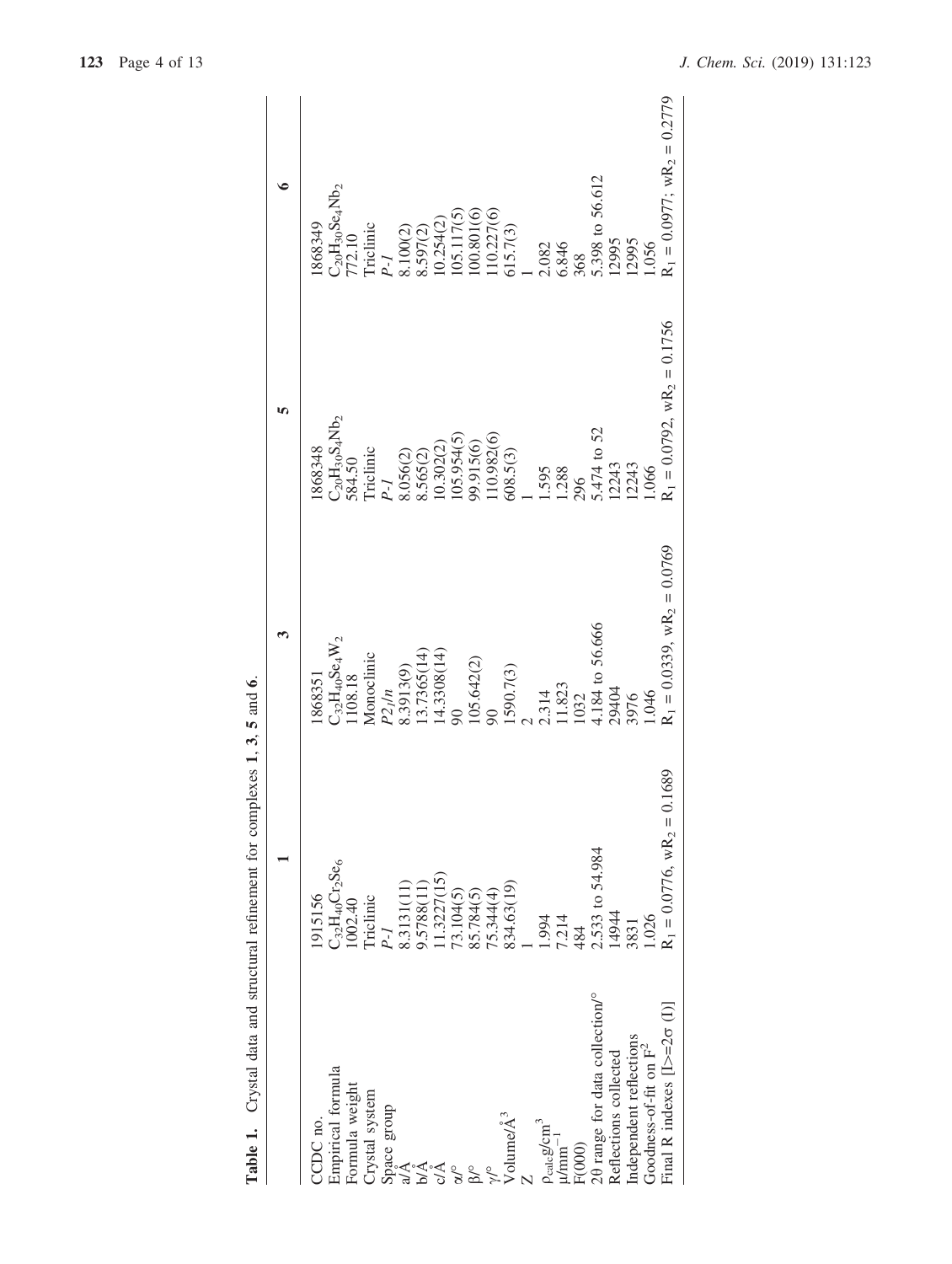

Scheme 1. Synthesis of 1.



Figure 1. Molecular structure and labelling diagram for 1. Selected bond distances  $(A)$  and angle  $(°)$ : Cr1-Cr1 2.588(2), Se1-Se2 2.6794(10), Se2-Se3 2.5065(11), Cr1- Se1 2.4211(13); Se1-Cr1-Se2 80.63(4), Cr1-Se2-Se3 111.30(4), Se1-Cr1-Cr1 57.76(5), Se2-Cr1-Cr1 58.40(4).

Although triple bridged chalcogen stabilized binuclear complexes of chromium are known in literature,  $43$ quadruple bridged heavier chalcogen rich binuclear complexes of chromium like 1 are sporadic. The molecular structure of 1 is symmetrical and has a direct Cr-Cr bond  $(2.588(2)$  Å), which is significantly shorter as compared to normal Cr-Cr single bond found in related binuclear complexes [2.950(2) Å for  $[CpCr(\mu-$ SPh)(NO)]<sub>2</sub>,<sup>44</sup> and 2.906(3) Å for  $[Cp_2Cr_2(NO)_2(\mu SCMe<sub>3</sub>$ ( $\mu$ -S-SCMe<sub>3</sub>)].<sup>45</sup> Based on the Cr-Cr bond distance, we assume that there lies a double bond character. The presence of Cr-Cr double bond has been earlier identified in  $[\{CpCr(\mu-SPh)\}_2S]$ , a well-known binuclear chromium chalcogen complex that exhibited antiferromagnetic properties.45b The core geometry of  $Cr<sub>2</sub>Se<sub>4</sub>$  can also be considered as fusion of two tetrahedral  $(Cr_2Se_2)$  through Cr-Cr edge. One of the interesting features of 1 is that two  $SeSe<sub>2</sub>Ph$  units adopt perfectly symmetric disposition perpendicular to the metal-metal axis and parallel to Cp\* planes. The average bond angle for Cr1-Se2-Se3 is 110.45° and for Cr1-Se1/2-Cr1 is 64.05°. There are two different Se-Se bonds present in  $[\mu_2-\eta_2-\eta_2$ -SeSeSePh<sup>3-</sup>, Se(1)-Se(2)  $(2.6794(10)$  Å) and Se(3)-Se(2)  $(2.5065(11)$  Å). Although they are considerably longer than the usual Se-Se single bond, $47$  they are comparable to those of  $[(pyridine)_8Yb_4(SeSe)_2(Se)_2(\mu_2-SPh)_2(SPh)_2]^{42}$  The Cr metal centre follows 18e rule in 1 (6e from the metal, 5e from Cp\*, 1 each from the Se atom connected to SePh and 3 from the other Se atoms). Moreover, the oxidation state of Cr is  $+4$  due to the presence of anionic Cp<sup>\*</sup> and  $[Se_2SePh]^3$ - ligands, making it as a d<sup>2</sup> $d<sup>2</sup>$  homo-bimetallic complex.

# 3.2 Reactivity of  $[Cp*MCl_4]$  ( $M = Mo$ , W) with  $Li[BH_3(SePh)]$

In an attempt to isolate analogous complex of 1 composed of heavier group 6 metals we have carried out the reaction of  $[Cp*MCl_4]$  (M = Mo and W) with  $Li[BH<sub>3</sub>(SePh)]$ . Unexpectedly, the reaction did not form analogue of 1, instead it led to the formation of similar kind of binuclear chalcogen clusters  $[(Cp*Mo)<sub>2</sub>(\mu-Se)<sub>2</sub>(\mu-SePh)<sub>2</sub>],$  2 and  $[(Cp*W)<sub>2</sub>(\mu-SePh)<sub>2</sub>(\mu-SePh)<sub>2</sub>]$ Se)<sub>2</sub>( $\mu$ -SePh)<sub>2</sub>], 3 (Scheme 2). Although chalcogen stabilized binuclear complexes of molybdenum are well known,<sup>18a</sup> structurally characterized diselenolato complexes of tungsten are scarce. In parallel to the formation of 2 and 3, the reaction also yielded known  $[(Cp*M)_2B_5H_9]$ , 4a–b (4a: M = Mo; 4b: M = W).<sup>32</sup> The  ${}^{1}$ H NMR spectra of 2 and 3 show single peak at  $\delta = 2.20$  and 2.53 ppm respectively for the Cp<sup>\*</sup> ligand. The  $^{13}$ C NMR spectra also furnishes the presence of one kind of Cp\* ligand for these complexes. Based on the spectroscopic data along with mass spectrometric analysis, complex 2 was characterized as  $[(Cp*Mo)<sub>2</sub>(\mu-Se)<sub>2</sub>(\mu-SePh)<sub>2</sub>]$ , in comparison with earlier reported  $[(CpMo)<sub>2</sub>(\mu-Se)<sub>2</sub>(\mu-SePh)<sub>2</sub>]$ <sup>46</sup> On the other hand, complex 3 shows molecular ion peak at  $m/z = 1111.8$  that indicates the formation of  $C_{32}H_{40}W_{2}Se_4.$ 

The molecular structure of 3 has been unequivocally determined by X-ray diffraction analysis (Figure 2). The crystal structure of 3 envisions the molecule as a chalcogen-bridged binuclear complex stabilized in the coordination sphere of two  $\mu$ -selenido and  $\mu$ -



Scheme 2. Synthesis of binuclear complexes 2–4.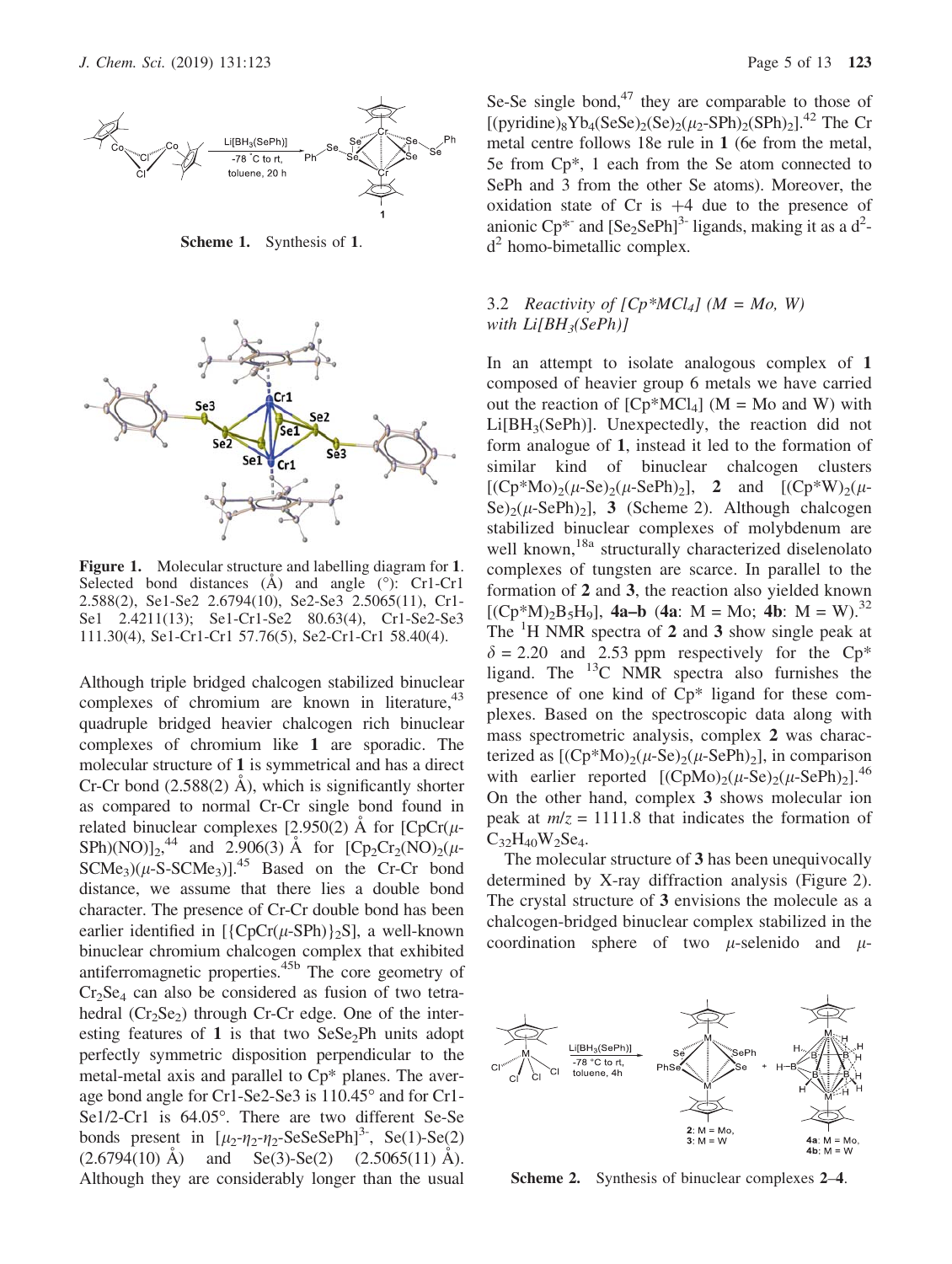

Figure 2. Molecular structure and labelling diagram of  $[(Cp*W)<sub>2</sub>(\mu-Se)<sub>2</sub>(\mu-SePh)<sub>2</sub>]$ , 3. Selected bond distances (A) and angle (°): W1-W1 2.6595(5), W1-Se2 2.4893(7), W1-Se1 2.5850(7); W1-Se1-W1 61.513(17), W1-Se2-W1 64.531(18) Se2-W1-Se1 78.08(2), Se1-W1-Se1 118.488(17).

selenolato ligands. The molecule possesses a crystallographic inversion symmetry consists of a linear Cp\*- W-W-Cp<sup>\*</sup> unit in which the  $\pi$ -bonded Cp<sup>\*</sup> ligands lie perpendicular to the W-W bond. The W-W bond length of  $2.6595(5)$  Å is significantly shorter than in  $[W_2(CO)_4(\mu-SePh)_6]$ ,<sup>47</sup>  $[W_2(\mu-S_2)_2Cl_6(SeCl_2)_2]$ <sup>48</sup> and  $[W_2(\mu-S_2)_2(S_2CNR_2)_4]^{2+}$ .<sup>49</sup> However, it is found to be longer than those observed in  $[Cp*WCl_2(\mu-H)]_2^{50}$  and dithiolato-bridged complex of tungsten,  $[(Cp*W)_2(\mu S_{2}(\mu-\eta^{2}-S_{2}CH_{2})$ ].<sup>51</sup> The short W-W bond distance indicates a double bond interaction similar to Mo-Mo double bond  $(2.653(2)$  Å) identified in  $[(CpMo)<sub>2</sub>(\mu-$ Se)<sub>2</sub>( $\mu$ -SePh)<sub>2</sub>].<sup>46</sup> The short W–W distance is compatible with sharp acute W–S–W bite angles in the range of  $61.79-64.53$ °. The W–W double bond is bridged across by two alternate pairs of monoselenido and phenylselenolato ligands. The W atoms lie in plane with both the Sel (phenylselenolato bridge) atoms on one side and both Se2 (selenido bridge) on the other side with an interplanar angle of 84.36°. Short contacts between the Se atoms, Se1-Se2 (2.917 (1) and  $3.218$  (1) A are observed which are in between the sum of the van der Waals radius of two Se atoms  $(3.8 \text{ Å})$  indicating the existence of nonbonding interactions between the bridging Se atoms in 3. The W-Se bond lengths differ to a significant extent that may be due to the coordination of bridging  $(\mu$ -Se) and  $(\mu$ -SePh) ligands to the metal centers. In case of bridging  $\mu$ -selenido ligands, the W-Se bond distances lie in between 2.489 and 2.492  $\AA$ , comparable to W-Se distances observed in  $[(CpW)_2O_2(\mu-Se)_2]$ <sup>52</sup> However, the bond length increases when the metal centers are coordinated to  $\mu$ -selenolato ligands that can be compared with  $[W_2(CO)_4(\mu-SePh)_4(SePh)_2]$ .<sup>47</sup> All the W–Se bonds are much shorter than the sum of the covalent radii of W and Se  $(2.82 \text{ Å})$  indicating a stronger bonding interaction.

The crystal structure further revealed that the complex 3 is a trans/anti isomer (Figure 2) with the similar ligands are trans to each other and the Ph group is in the anti-orientation with respect to the  $W_2Se_2$ (selenato) ring. The four-bridged atoms in the complex constitute a plane, which is parallel to the two substituted cyclopentadienyl ring planes and bisects the W-W vector perpendicularly. The molecule can also be visualized as a  $[W_2Se_4]$  paddle wheel-like complex. Considering the two connected  $(\mu$ -Se) and  $(\mu$ -SePh) ligands as two and three electron donors, 3 displays a chalcogen-bridged 36-electron bimetallic-selenium complex (18e to each metal) probably with the existence of the W-W double bond. On the other hand, taking the Cp\* ligands as monoanions and two diverse selenium ligands as dianions  $[Se^{2}$  and  $(SePh)^{\dagger}$ , each of the W atoms possess a  $+$ IV oxidation state with d<sup>2</sup> configuration similar to complex 1.

## 3.3 Reactivity of  $Cp^*NbCl_4$  with  $Li[BH_3(EPh)]$  $(E = S \text{ and } Se)$

To extend the same approach to synthesize group 5 chalcogen complexes similar to 1–3, we have carried out the reactivity of  $[Cp*NbCl<sub>4</sub>]$  with  $Li[BH<sub>3</sub>(EPh)]$  $(E = S$  and Se). Thermolysis of  $[Cp*NbCl<sub>4</sub>]$  with Li[BH<sub>3</sub>(EPh)] at 90 °C afforded  $[(Cp*Nb)<sub>2</sub>(\mu-E<sub>2</sub>)<sub>2</sub>]$ , 5 and 6 (5:  $E = S$  and 6:  $E = Se$ ) (Scheme 3) in 6–9% yields along with the formation of known  $[(Cp*Nb)_{2}(B_2H_6)_{2}]^{33}$  7. It is important to mention that these reactions also yielded several air and moisture sensitive complexes which could not be isolated from the reaction mixture. Complexes 5 and 6 were characterized by spectroscopic as well as crystallographic analysis. The  ${}^{1}$ H NMR spectra of both 5 and 6 show single peak at  $\delta = 2.07$  and 2.26 ppm for Cp<sup>\*</sup> ligand respectively, which in turn predicts the static symmetric structures. The  $^{13}$ C NMR also supports the presence of one kind of Cp\* ligand for each of these



Scheme 3. Synthesis of binuclear complexes 5-7.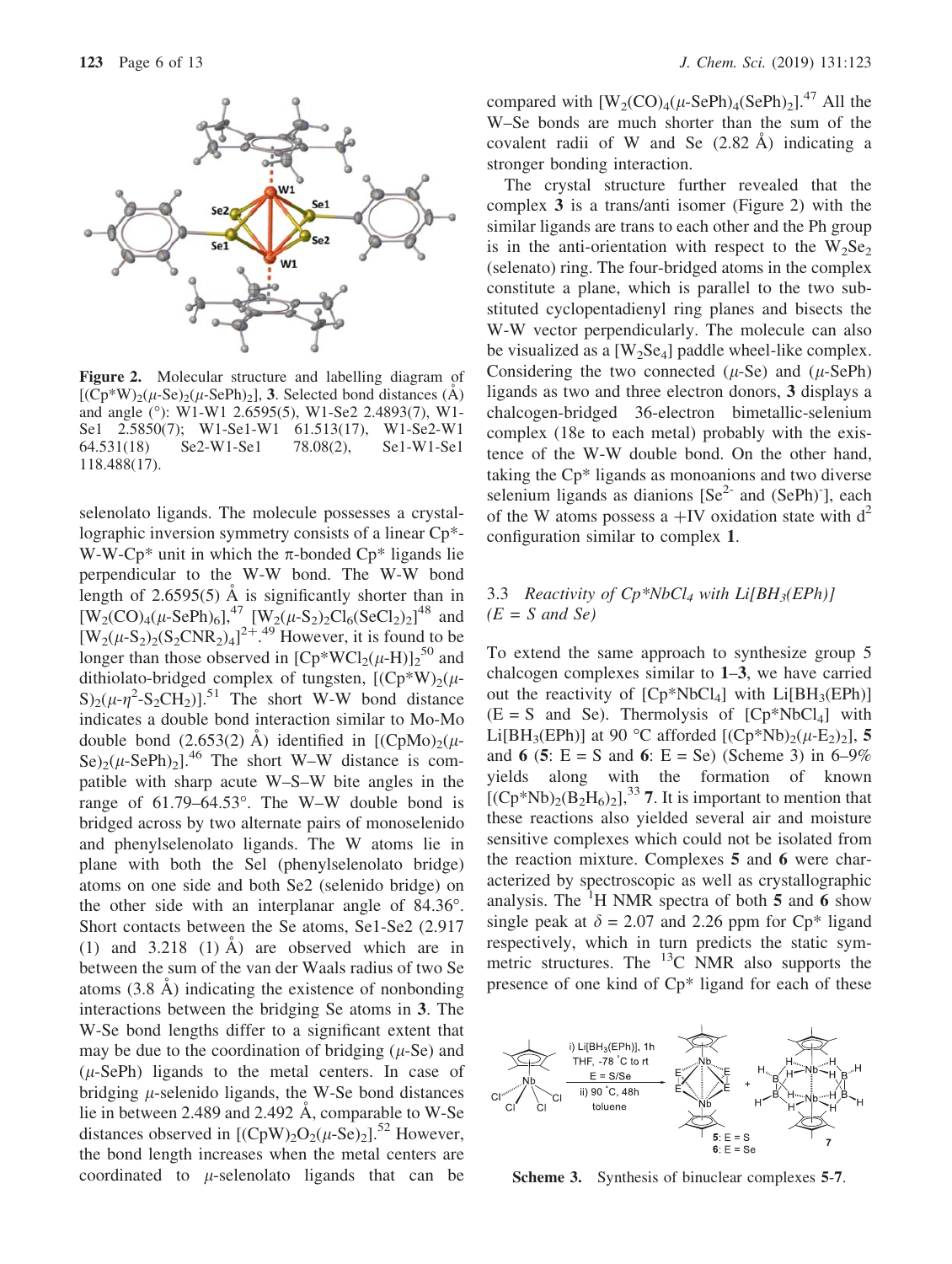

Figure 3. Molecular structure and labelling diagrams for 5 and 6. Selected bond distances  $(A)$  and angle  $(°)$ : (a) 5: S1-Nb1 2.481(14), S2-Nb1 2.304(17), S1-S2 2.39(3); S2- S1-Nb1 56.5(6), Nb1-S2-S1 63.8(5). (b) 6: Nb1-Se2 2.439(5), Se1-Se2 2.364(10); Se2-Se1-Nb1 59.97(19), Se1-Se2-Nb1 63.0(2).

complexes. In addition, the peak in the mass spectra at  $m/z = 584.9451$  and 814.6790 for 5 and 6 respectively is consistent with their composition.

To authorize the spectroscopic assignments and to elucidate the solid-state X-ray structures of 5 and 6, X-ray diffraction structure analyses were performed. Single crystals suitable for X-ray diffraction studies of 5 and 6 were obtained from a hexane/ $CH_2Cl_2$ solution at  $-10$  °C that allowed structural interpretation. The molecular structures of these complexes shown in Figure 3a–b, can be depicted as chalcogen-bridged binuclear complexes where each metal is coordinated to a  $\eta^5$ -Cp<sup>\*</sup> ligand and four  $\mu$ bridging chalcogen atoms (S/Se). Interestingly complexes 5 and 6 possess the central  $[Nb_2(\mu-E_2)_2]$  $(E = S, Se)$  core, where the coordination between disulfur and diselenide ligands with the metal centers provides  $\eta^2 - \eta^2 - \mu_2$  coordination of acetylene type. Similar kind of coordination modes have been well explicated in  $[Nb_2(\mu-S_2)_2(NCS)_8]^{4}$ <sup>19a</sup> and  $[Nb_2(\mu - S_2)_2(H_2O)_8]^{4+}]^{19a}$  complexes.

The calculated Nb-Nb bond distance of 2.780  $\AA$  in 5 is found to be considerably shorter than  $[Nb_2(\mu-S_2)_2]$ .  $(NCS)_{8}$ ]<sup>4-19a</sup> (2.913(2) Å),  $[Nb_{2}(\mu-S_{2})_{2}(H_{2}O)_{8}]^{4+19a}$  $(2.898(11)$  Å) and  $[Nb_2S_4(Et_2NCS_2)_4]$   $(2.892(9)$  Å).<sup>53</sup> The Nb-Nb bond length gets elongated when S is substituted by Se in 5. Nevertheless, the calculated Nb-Nb distance of 2.805  $\AA$  in 6 is considerably shorter as compared to the Nb-Nb distances having  $Nb<sub>2</sub>Se<sub>4</sub>$ core in  $[Nb_2Se_4(Et_2NCS_2)_4]^{54}$  and  $[Nb_2Se_4][Te_2I_6]_2$ .<sup>54</sup> In that context, some of the typical structural parameters of 5 and 6 have been compared with reported binuclear complexes owning similar structural core (Table 2), that shows significant difference in bond distances of 5 and 6 in presence of cyclopentadienyl ligands. The solid-state X-ray structures of 5 and 6 can also be represented as a paddle-wheel like complex comprising of  $[Nb_2S_4]$  and  $[Nb_2Se_4]$  in which all the four sulphur and the selenium atoms of the paddle are linked to the Nb metals.<sup>55</sup>

# 3.4 Electronic structure analysis of complexes 1- 3, 5 and 6

Even though many structurally characterized metalchalcogen complexes, similar to 1–3, 5 and 6 are known, theoretical aspects of these complexes have not been explored to a significant extent to understand their bonding and electronic structure. Hence, in order to illustrate the electronic structure and bonding of 1–3 and 5–6, the DFT studies were performed. The Cp analogues,  $1'$ -  $3'$ ,  $5'$  and  $6'$  are optimized with BP86/ SDD,  $6-31$  g\* level of theory. The structure of 1 is slightly different from 2 and 3 even though the metals belong to same group. The bond parameters of 2 and 3 are in good agreement with the theoretical values (Table S1, Supplementary Information) whereas 1 is in moderate agreement. The M-M bond distance is slightly shortened and Se1-Se2 bond distance increased in the calculated structure,  $1'$ . In general, the energy gap between the frontier molecular orbitals

Table 2. Selected structural parameters of 5 and 6 with related binuclear complexes.

| Binuclear complexes                  | $d_{Nb-Nb}$ [Å] | $d_{Nb-E [\AA]}^a$ | $d_{E-E}$ [Å], (E = S, Se) | Ref. |
|--------------------------------------|-----------------|--------------------|----------------------------|------|
| $[Nb_2(\mu-S_2)_2(NCS)_8]^{4-}$      | 2.913           | 2.51               | 2.012                      | 19a  |
| $[Nb_2(\mu-S_2)_2(H_2O)_8]^{4+}$     | 2.898           | 2.497              | 2.004                      | 19a  |
| $[(Cp*Nb)2(\mu-S2)2]$ , 5            | 2.780           | 2.398              | 2.386                      | b    |
| [ $(Cp*Nb)_{2}(\mu-Se_{2})_{2}$ ], 6 | 2.805           | 2.476              | 2.363                      | b    |
| $[Nb_2S_4(Et_2NCS_2)_4]$             | 2.892           | 2.564              | 2.033                      | 53   |
| $[Nb_2Se_4(Et_2NCS_2)_4]$            | 2.974           | 2.639              | 2.303                      | 54   |
| $[Nb_2Se_4][Te_2I_6]_2$              | 2.926           | 2.613              | 2.310                      | 54   |

<sup>a</sup>average Nb-E distances; <sup>b</sup>this work.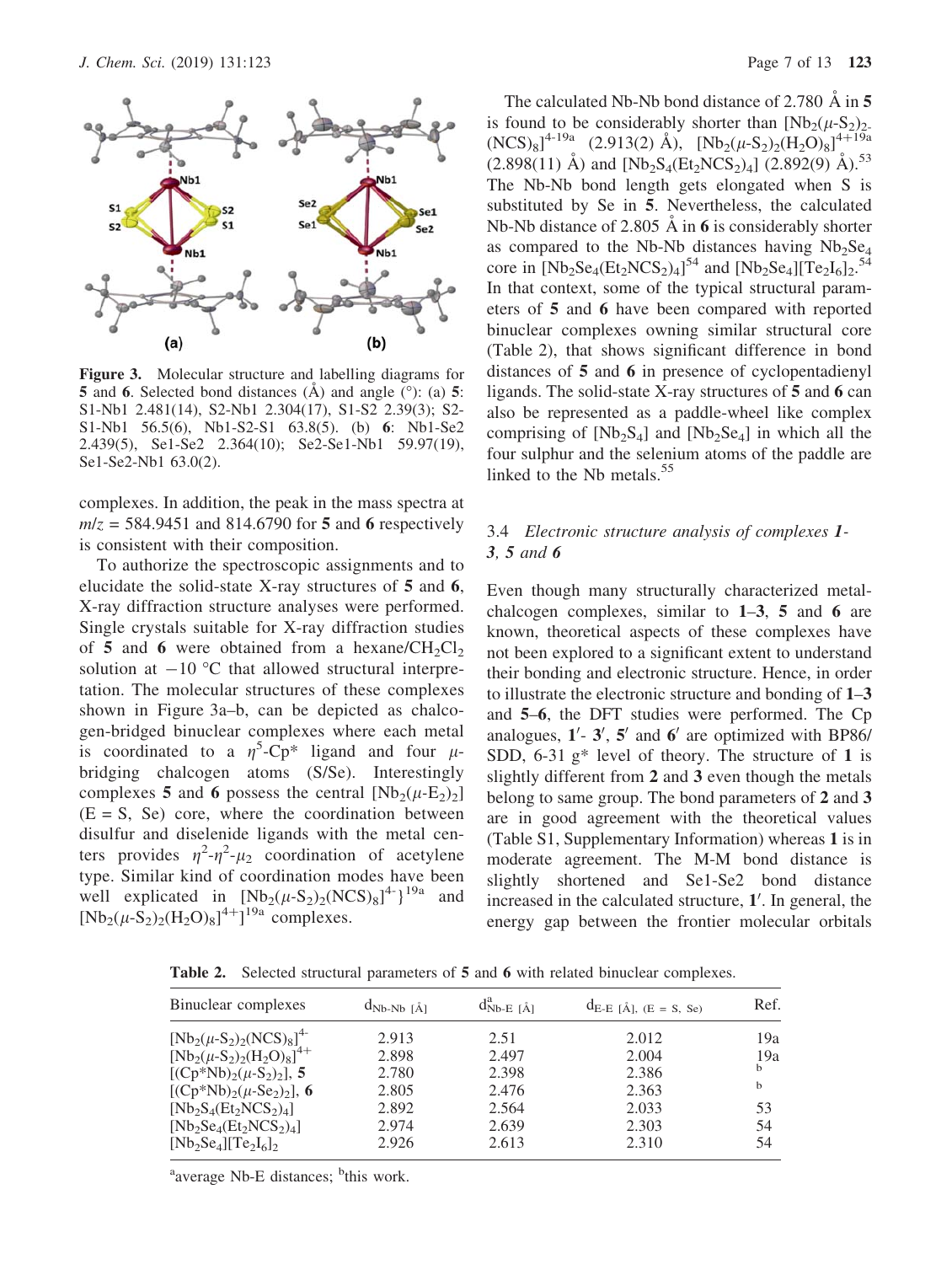(FMO) signifies the hardness/stability of the complexes. Here, the FMO analysis shows slightly higher HOMO (higher highest occupied molecular orbitals)- LUMO (lowest unoccupied molecular orbitals) energy gap for  $2'$  (2.30 eV) than  $3'$  (2.26 eV), where  $1'$  shows the least energy gap (2.04 eV), indicates their relative hardness or thermodynamic stability. Among the chalcogen analogues the hardness decreases in the order of  $S>S$ e $>Te$  (Table S2, Supplementary Information). Furthermore, molecular orbitals show the accumulation of electron density of HOMO on metals and Se3 atoms in 1 and only on metals in 2 and 3 wherein in the case of LUMO it is localized on both metals and Se1 in 1–3 (Figure S20, Supplementary Information).

The observed M-M bond distances of 2.51, 2.67 and 2.70 Å, in 1', 2' and 3', respectively signify a double bond. In addition, high WBI value of 0.77, 0.91 and 0.94 further elucidates the presence of a strong M-M bonding in  $1'-3'$ , respectively. Further, the NBO analysis displays the existence of two M-M bond formed by  $d_z^2 \sigma$  bond and  $d_{(x-y)}^2 \pi$  bond with the occu-<br>pancy of 1.47 and 1.09, 1.46 and 1.04 (Figure 4) and pancy of 1.47 and 1.09, 1.46 and 1.04 (Figure 4) and 1.51 and 0.82, respectively in  $1'$ -3' (Figures S21 and S22, Supplementary Information), consistent with the double bond. Surprisingly, the NBO and Wiberg bond index analysis show a weak bonding between Se1 and Se2 in 1 due to the elongation of bond, whereas two  $\mu$ -Se ligands in 2 and 3 show a bonding interaction even though they are far in distance, through a  $\pi$ -bond (Figure S23, Supplementary Information). Among the two different type of Se ligands,  $\mu$ -Se and  $\mu$ -SePh, the earlier one has stronger bonding towards the metals than later in (Table S4, Supplementary Information). In case of 1 there is an additional strong covalent bond that exists between Se2 and Se3.

The optimized geometries of  $5<sup>'</sup>$  and  $6<sup>'</sup>$  appeared to be very different from that observed in the crystal

structure. The E-E interaction  $(E = S, Se)$  in one of the  $E_2^2$  unit became weaker to form two ( $\mu$ -E) units which result the entire bond parameters to be different from the crystallographic structures. These changes can be described as valence isomerization where Nb(III) is oxidised to Nb(IV) by oxidation of  $(\mu$ -E<sub>2</sub>)<sup>2-</sup> to two ( $\mu$ - $E)^{2}$  so that the final structure corresponded to  $[Cp*_{2}]$  $Nb_2^{\text{IV}}\{(\mu-E_2)^{2-}\}\{(\mu-E)^{2-}\}_2\}$  similar to the case of  $[Cp^*_{2}Mo_{2}^V(\mu-Se_3^4)]$  which optimized to  $[Cp^*_{2}Mo_{2}$ <br> $III(\mu-Se_{2})_{1}$  56 That means that the structure of 5 and 6  $^{2}_{3}$ )<sub>2</sub>].<sup>56</sup> That means that the structure of 5 and 6 are metastable with respect to  $5'$  and  $6'$ , but there must be a significant kinetic barrier for its conversion which can attribute to their isolation from a reaction under drastic reaction conditions. In literature, similar geometry as that of  $5'$  and  $6'$  is identified in the case of molybdenum chalcogen complex.<sup>14b</sup> In the optimized geometry of  $5'$  and  $6'$  the M-M bond gets even shorter that signifies a partial double bond nature<sup>57</sup> which makes the complex a stable 18 electron species. The molecular orbital displaying M-M bonding interactions also suggest the existence of double bond (Figure S25, Supplementary Information). In addition, the Wiberg bond indices *ca*. 1 shows a very strong interaction between the metals in  $5'$  and  $6'$  (Table S4, Supplementary Information).

The molecular orbital study of  $5'$  and  $6'$  shows that the HOMO-LUMO energy gap increases in the order of  $6' < 5'$ . Inspection of the electron density of the FMOs of  $5'$  and  $6'$  reveals that the HOMOs are mainly localized on the chalcogen atom and LUMOs are on metal atoms (Figure S24, Supplementary Information). Even though the bond between one of the  $(\mu-E_2)^2$  is getting elongated, there is a special bonding interaction between them which is clearly visible in HOMO-11 (Figure S25, Supplementary Information). Natural charge analysis further displays the accumulation of more positive charge on Se atom in  $6'$  in comparison with the S atom in  $5<sup>'</sup>$  that provides more donation of



**Figure 4.** Molecular orbitals showing (a) Mo-Mo  $\sigma$  bond and (b)  $\pi$  bond in  $2'$ .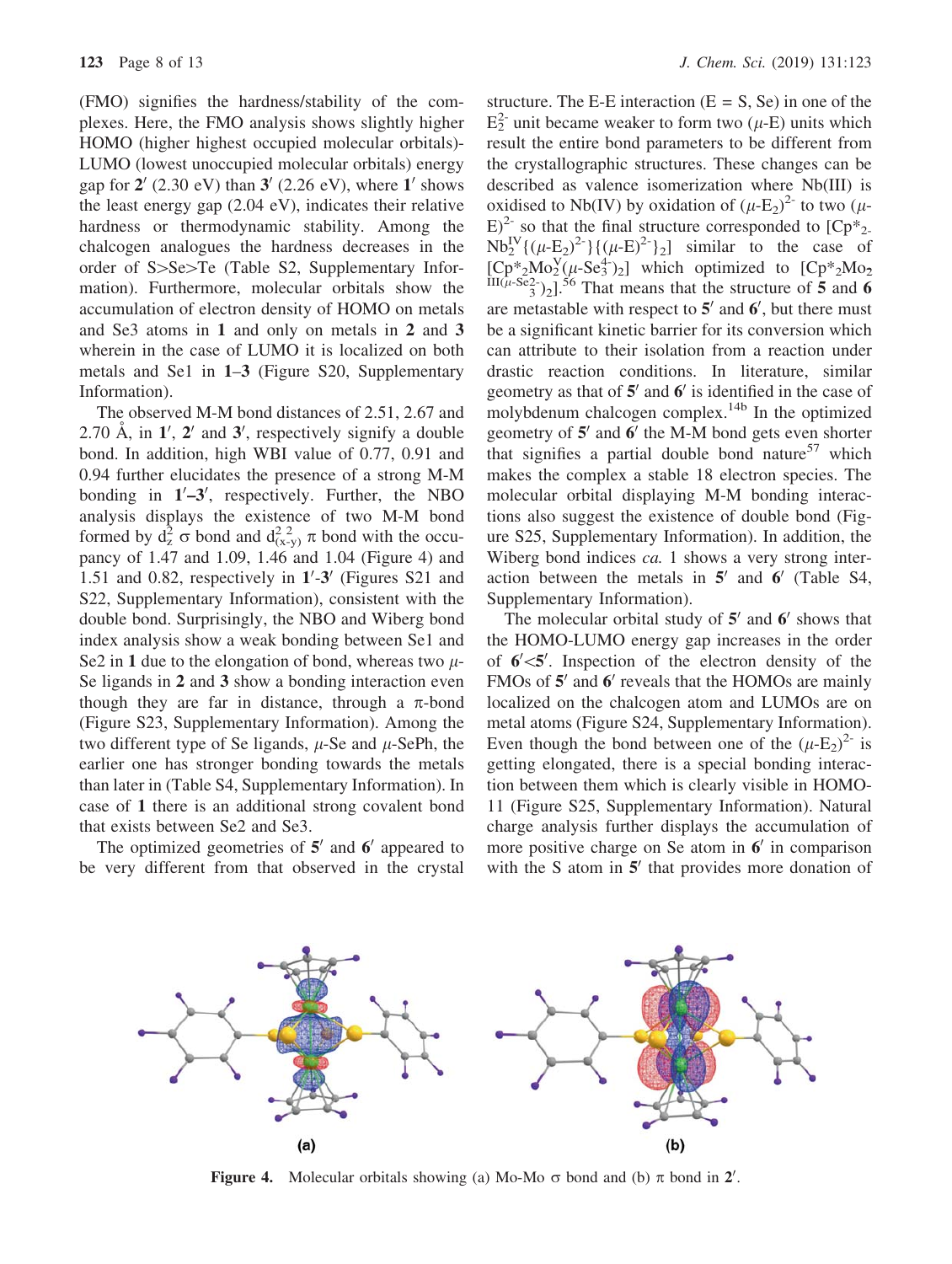electron towards the metal (Table S3, Supplementary Information).

## 3.5 UV-Vis absorption spectroscopic study of complexes 2, 3, 5 and 6

In order to elucidate the colour associated with these complexes, the UV-Vis absorption spectra of complexes 2, 3, 5 and 6 were recorded in dichloromethane (Figures S18 and S19, Supplementary Information). Unfortunately, we could not perform the UV-Vis absorption spectroscopy of 1 due to its highly sensitive behaviour in solution state, especially in chlorinated solvents. Complexes 2 and 3 show their absorption bands at 450, 586 and 769 and 415, 519 and 764 nm respectively. Complexes 5 and 6 show weak absorption band at about 314 and 358 nm respectively which corresponds to  $\pi-\pi^*$  transition of the cyclopentadienyl ligands. In addition to that, low energy absorption bands at 483 and 500 nm have been identified which may be attributed to the significant intramolecular charge-transfer interactions.

To understand the nature of the electronic transitions, we performed time-dependent DFT calculations of excitation energies (see Tables S5–S9 and Figures S26– S30, Supplementary Information). Even though we were unable to get the UV-Vis spectra of 1, the theoretical calculated result shows peaks shifted to higher wavelength region of the UV-Vis spectral region (700–800 nm). The peaks mainly arise due to the excitation from HOMO-2 and HOMO-3 to LUMO indicates the LMCT (ligand to metal charge transfer) and intramolecular charge transfer from Se3 to Se1. The profile of the TD-DFT simulated absorption spectra of 2 and 3 agree well with experiment and thus allow assignment of the absorption bands. The strongest peak in the visible region ( $\sim$  586 and 519 nm) can be primarily assigned to the excitations from LMCT transition from nonbonding lone pairs on the bridging selenium atoms (HOMO-1) to predominantly metal-cantered MOs (LUMO), in contrast the less intense excitations at 760 nm which is due to MLCT (metal to ligand charge transfer) from MO of metal (HOMO) to non-bonding Se orbital in LUMO. The weak absorption in the 410–450 nm is primarily related to transitions from the Se ligand non-bonding MOs (HOMO-7, HOMO-5) to metal orbitals of LUMO. As there is a difference between the experimental and theoretical calculated geometry of 5 and 6, the exact comparison of electronic spectra was not possible. However, fromthe analysis it is well understood that the major contributing factor for the strong band around 400–500 nm is due to the LMCT.

### 4. Conclusions

This work describes a new synthetic strategy that enables us to isolate and characterize a series of chalcogen-bridged binuclear complexes of early transition metals. The crystal structures of the synthesized complexes represent three different types of chalcogen-bridged bimetallic complexes of groups 5 and 6 metals, such as  $[(Cp*Nb)<sub>2</sub>(\mu-E<sub>2</sub>)<sub>2</sub>]$  (E = S and Se),  $[(Cp*Cr)_{2}(\mu-Se_{2}SePh)_{2}]$  and  $[(Cp*M)_{2}(\mu-Se)_{2}(\mu-Se)_{2}]$  $SePh$ )<sub>2</sub>] (M = Mo and W). In addition, combined theoretical and experimental studies ensure the presence of multiple bonds in these complexes.

### Supplementary Information (SI)

Supplementary data contains the X-ray crystallographic files in CIF format for 1, 3, 5 and 6 CCDC 1915156 (1), 1868351 (3) 1868348 (5) and 1868349 (6) for this work. These data can be obtained free of charge from the Cambridge Crystallographic Data Centre via www.ccdc.cam.ac. uk/data\_-request/cif. All additional information pertaining to characterization of the complexes 1–3, 5 and 6 using ESI-MS technique and multinuclear NMR spectra, computational details are given in the Supplementary Information available at www.ias.ac.in/chemsci.

### Acknowledgements

This work was supported by the Council of Scientific  $\&$ Industrial Research (CSIR) (Project No. 01(2939)/18/emrii), New Delhi, India. DST-FIST, India, is gratefully acknowledged for the HRMS facility. M. B., R. P., M. G. C. and B. R. are grateful to IIT Madras and C.N. is grateful to DST-INSPIRE, India for fellowship. The computational facility of IIT Madras is gratefully acknowledged. We thank Dr. C. Ghosh for X-ray data collection and Dr. B. Varghese and Mr. V. Ramkumar for X–ray structure analysis.

### **References**

- 1. (a) Riaz U, Curnow O J and Curtis M D 1994 Desulfurization of Organic Sulfur Compounds Mediated by a Molybdenum /Cobalt/Sulfur Cluster J. Am. Chem. Soc. 116 4357; (b) Hales B J, Case E E, Morningstar J E, Dzeda M F and Mauterer L A 1986 Isolation of a New Vanadium-Containing Nitrogenase from Azotobacter vinelandii Biochemistry 25 7251
- 2. (a) Herbst K, Monari M and Brorson M 2002 Molecular Metal Sulfide Cluster Model for Substrate Binding to Oil-Refinery Hydrodesulfurization Catalysts Inorg. Chem. 41 1336; (b) Burgess B K and Lowe D 1996 Mechanism of Molybdenum Nitrogenase J. Chem. Rev. 96 2983; (c) Wakabayashi T, Ishii Y, Murata T, Mizobe Y and Hidai M 1995 Stereoselective Addition of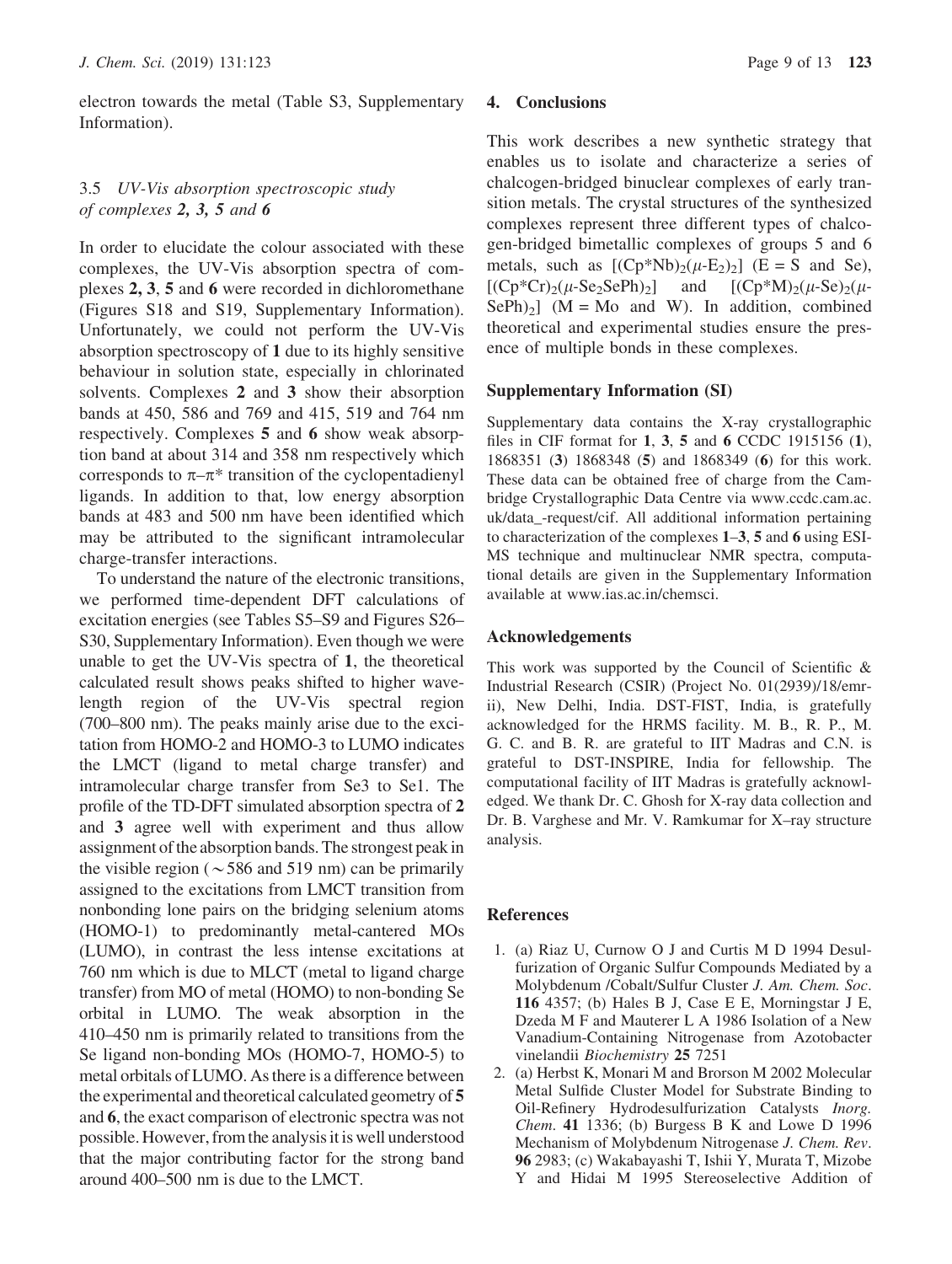Carboxylic Acids to Electron Deficient Acetylenes Catalyzed by the  $PdMo<sub>3</sub>S<sub>4</sub>$  Cubane-Type Cluster Tetrahedron Lett. 36 5585

- 3. (a) E W Abel, F G A Stone and G E Wilkinson (Eds.) 1995 Comprehensive Organometallic Chemistry II (New York: Pergamon); (b) D M P Mingos and R H Crabtree (Eds.) 2007 Comprehensive Organometallic Chemistry III (New York: Pergamon)
- 4. (a) Perla L G and Sevov S C 2015  $[\text{Bi}_{12}\text{Ni}_7(\text{CO})_4]^4$  : Aggregation of Intermetalloid Clusters by Their Thermal Deligation and Oxidation *Inorg. Chem.* 54 8401; (b) Perla L G and Sevov S C 2016 Cluster Fusion: Face-Fused Nine-Atom Deltahedral Clusters in  $[Sn_{14}]$  $\text{Ni(CO)}^{4-}$  Angew. Chem. Int. Ed. 55 6721; (c) Goicoechea J M and Sevov S C 2006 Deltahedral Germanium Clusters: Insertion of Transition-Metal Atoms and Addition of Organometallic Fragments J. Am. Chem. Soc. 128 4155; (d) Sahoo S, Dhayal R S, Varghese B and Ghosh S 2009 Unusual Open Eight-Vertex Oxamolybdaboranes: Structural Characterizations of  $(\eta^5$ -C<sub>5</sub>Me<sub>5</sub>Mo)<sub>2</sub>B<sub>5</sub>(µ-OEt)H<sub>6</sub>R (R = H and n-BuO) *Organometallics* **28** 1586 n-BuO) Organometallics 28 1586
- 5. (a) Stevenson D L and Dahl L F 1967 Organometallic Sulfur Complexes. VIII. The Molecular Structure of a Doubly Sulfur-Bridged Dimeric Complex of Molybdenum(V),  $[C_5H_5MoO]_2S_2$ , Containing a Molybdenum-Molybdenum Interaction J. Am. Chem. Soc. 89 3721; (b) Tatsumi K, Inoue Y, Kawaguchi H, Kohsaka M, Nakamura A, Cramer R E, VanDoorne W, Taogoshi G J and Richmann P N 1993 Structural Diversity of Sulfide Complexes Containing Half-Sandwich Cp\*Ta and Cp\*Nb Fragments Organometallics 12 352
- 6. (a) Weberg R, Haltiwanger R C and Rakowski D M 1985 Structure and Reactivity of  $[CpFeS<sub>2</sub>]$ <sub>2</sub> Organometallics 4 1315; (b) Adams R D, Horvath I T and Mathur P 1984 Cluster Synthesis. 6. The Unusual Structures, Bonding, and Reactivity of Some Sulfido-Bridged Tungsten-Osmium Carbonyl Cluster Compounds *J. Am. Chem. Soc.* **106** 6296
- 7. Simonnet-Jégat C and Sécheresse F 2001 Binary Vanadium Chalcogenide Complexes Chem. Rev. 101 2601
- 8. (a) Bolinger C M and Rauchfuss T B 1982 Structure of  $(C_5H_4CH_3)_2V_2S_5$  and Its Acetylene Addition Reaction Organometallics 1 1551; (b) Bolinger C M, Rauchfuss T B and Rheingold A L 1983 Synthesis and Structures of  $(i-PrC_5H_4)_2V_2S_4$  and  $(C_5H_5)_2V_2S_2(S_2C_2(CF_3)_2)$ : The Influence of  $\pi$ -Bonding on the Geometry of the  $\mu$ -S<sub>2</sub> Ligand J. Am. Chem. Soc. 105 6321
- 9. (a) Adams R D and Wang S 1985 Two-Site Reactivity in a Ligand-Bridged Cluster. The Reaction of  $Os<sub>4</sub>( CO$ <sub>12</sub>( $\mu$ <sub>3</sub>-S) with Terminal Acetylenes Organometallics 4 1902; (b) Linck R C, Pafford R J and Rauchfuss T B 2001 Heterolytic and Homolytic Activation of Dihydrogen at an Unusual Iridium (II) Sulfide J. Am. Chem. Soc. 123 8856
- 10. Ohki Y, Matsuura N, Marumoto T, Kawaguchi H and Tatsumi K 2003 Heterolytic Cleavage of Dihydrogen Promoted by Sulfido-Bridged Tungsten-Ruthenium Dinuclear Complexes J. Am. Chem. Soc. 125 7978
- 11. Adams R D and Kwon O-S 2003 Syntheses and Reactivity of the Diselenido Molybdenum–Manganese Complex CpMoMn(CO)<sub>5</sub>( $\mu$ -Se<sub>2</sub>) *Inorg. Chem.* 42 6175
- 12. Adams R D, Captain B, Kwon O-S and Miao S 2003 New Disulfido Molybdenum–Manganese Complexes Exhibit Facile Addition of Small Molecules to the Sulfur Atoms Inorg. Chem. 42 3356
- 13. Dubois R M, Jagirdar B, Noll B and Dietz S 1996 In: Syntheses, Structures, and Reactions of Cyclopentadienyl Metal Complexes with Bridging Sulfur Ligands E I Stiefel and K Mazumoto (Eds.) ACS Symposium. Series: 653; Washington DC p. 269
- 14. (a) Appel A M, DuBois D L and DuBois M R 2005 Molybdenum-Sulfur Dimers as Electrocatalysts for the Production of Hydrogen at Low Overpotentials J. Am. Chem. Soc. 127 12717; (b) Appel A M, Lee S -J, Franz J A, DuBois D L and DuBois M R 2009 Free Energy Landscapes for S–H Bonds in  $Cp*_{2}Mo_{2}S_{4}$  Complexes J. Am. Chem. Soc. 131 5224
- 15. DuBois M R, VanDerveer M C, DuBois D L, Haltiwanger R C and Miller W K 1980 Characterization of Reactions of Hydrogen with Coordinated Sulfido Ligands J. Am. Chem. Soc. 102 7456
- 16. Denisov N T, Shuvalova N I, Shilov A E, Pasynskij A A, Kolobkov B I and Eremenko I L 1993 Reduction of molecular nitrogen in a protic medium with participation of Fe-S and Mo-Fe-S clusters Kinet. Katal. 34 858
- 17. Rakitin Yu V and Kalinnikov V T 1994 Sovremennaya magnetokhimiya [Modern magnetochemistry] (Nauka: St-Peterburg) p. 276 p (in Russian)
- 18. (a) Keim W and Zhu Y 1990 Catalytic Desulfurization Reactions Using Triple Bond Dimolybdenum and Ditungsten Organometallic Complexes J. Mol. Catal. 58 355; (b) Brunner H, Wachter J and Wintergerst H 1982 Reaktivität der m—m-mehrfachbindung in metallcarbonyl-derivaten: V. Die reaktion von  $(\eta_5-C_5Me_5)_2$ .  $M_2(CO)_4$  (M = Mo, W) MIT elementarem selen J. Organomet. Chem. 235 77; (c) Hong M, Cao R, Kawaguchi H and Tatsumi K 2002 Synthesis and Reactions of Group 6 Metal Half-Sandwich Complexes of 2,2-Dicyanoethylene-1,1-dichalcogenolates  $[(Cp*)M(E<sub>2</sub>)]$  $CdC(CN)_{2}$ ]<sup>-</sup> (M = Mo, W; E = S, Se) *Inorg. Chem.* 41 4824; (d) Volkov S V, Kolesnichenko V L and Timoshchenko N. I 1988 A New Family of Binuclear Molybdenum(V) and Tungsten(V) Chalcohalides J. Coord. Chem. 17 367; (e) Krishnamoorthy B S, Thakur A, Chakrahari K K V, Bose S K, Hamon P, Roisnel T, Kahlal S, Ghosh S and Halet J-F 2012 Theoretical and Experimental Investigations on Hypoelectronic Heterodimetallaboranes of Group 6 Transition Metals *Inorg. Chem.* 51 10375; (f) Shi Y -C 2004 Reactions of Mo–Mo singly-bonded complexes  $[(\eta^5 \text{-} RC_5H_4)_2Mo_2(CO)_6]$  with diphenylditelluride<br>in the presence of "Bu<sub>A</sub>NI Crystal structures of complexes in the presence of  $n_{\text{B}u_4\text{NI}}$  Crystal structures of complexes  $[(\eta^5 \text{-} C_5 H_5) \text{Mo}(CO)_3 \text{Te}]$  and cis/ae- $[(\eta^5 \text{-} C_2 H_5 O_2 \text{CC}_5 - H_1) \text{-} \text{Mo}_2 (1 \text{-} Te)_1 \text{C}$  and cis/ae- $[(\eta^5 \text{-} C_2 H_5 O_2 \text{CC}_5 - H_1) \text{-} \text{Mo}_2 (1 \text{-} Te)_1 \text{C}$  $H_4$ )<sub>2</sub>Mo<sub>2</sub>(l-Te)<sub>2</sub>(l-TePh)<sub>2</sub>] *Polyhedron* 23 1663; (g) Song L -C, Shi Y -C and Zhu W -F 1999 Synthesis and characterization of doubly bonded and quadruply bridged trans/anti and trans/syn-( $\eta^5$ -RC<sub>5</sub>H<sub>4</sub>)<sub>2</sub>M<sub>2</sub>( $\mu$ -Se)<sub>2</sub>( $\mu$ -Se)<sub>2</sub>( $\mu$ -Se)<sub>2</sub>( $\mu$ -Se)<sub>2</sub>( $\mu$ -Se)<sub>2</sub>( $\mu$ -Se)<sub>2</sub>( $\mu$ -Se)<sub>2</sub>( $\mu$ -Se)<sub>2</sub>( $\mu$ -Se)<sub>2</sub>( $\mu$ -Se)<sub>2</sub>( $\mu$ -Se)<sub>2</sub>( $\mu$ -Se)<sub>2</sub>( $\mu$ -Se)<sub>2</sub>( $\mu$ -Se)<sub>2</sub>( $\$ trans/syn- $(\eta^3$ -RC<sub>5</sub>H<sub>4</sub>)<sub>2</sub>M<sub>2</sub>( $\mu$ -Se)<sub>2</sub>( $\mu$ -(h) Shi Y -C and Song L -C 2004 Syntheses and crystal structures of quadruply bridged  $Mo<sub>2</sub>Se<sub>4</sub>$  complexes containing functionalized cyclopentadienyl ligands: trans/ anti–( $\eta^5$ -CH<sub>3</sub>O<sub>2</sub>CC<sub>5</sub>H<sub>4</sub>)<sub>2</sub>Mo<sub>2</sub>(µ-Se<sub>2</sub>(µ-SeCH<sub>2</sub>Ph)(µ-SePh)<br>and trans/syn-( $\eta^5$ -C<sub>2</sub>H<sub>-</sub>O<sub>2</sub>CC<sub>5</sub>H<sub>e</sub>)<sub>2</sub>Mo<sub>2</sub>(µ-Se)<sub>2</sub>(µ-SePh)<sub>2</sub> and trans/syn- $(\eta^5 - C_2H_5O_2CC_5H_4)_2M_0( \mu-Se_2( \mu-SePh)_2)$ .<br>Coord Chem 57 731 Coord. Chem. 57 731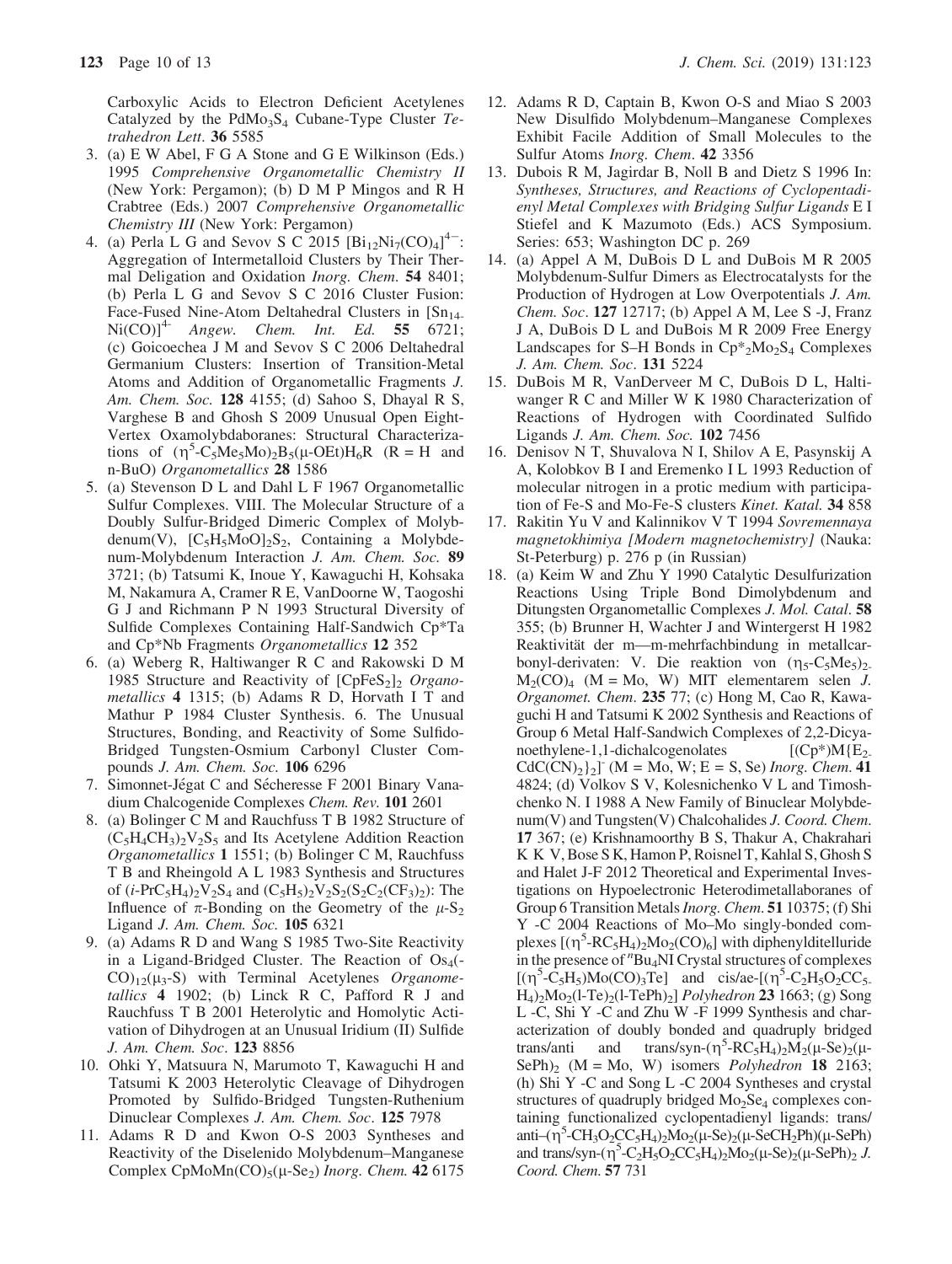- 19. (a) Sokolov M N, Molina R H, Elsegood M R J, Heath S L, Clegg W and Sykes A G 1997 Preparation, structure and reactivity of the di-µ-disulfido  $\rm Nb_2^{\rm IV}$  aqua<br>ion  $\rm Nb_2(U-S_2)(H_2O)_e1^{4+}$ , the structure of  $\rm Nb_2(U_2)$ ion  $[Nb_2(\mu-S_2)_2(H_2O)_8]^{4+}$ , the structure of  $[Nb_2(\mu-S_2)_2(H_2O)_8]^{4+}$  and properties of the related (u-S), agua  $S_2$ )<sub>2</sub>(NCS)<sub>8</sub>]<sup>4</sup>, and properties of the related (µ-S)<sub>2</sub> aqua<br>ion *L* Chem Soc. Dalton Trans 2059: (b) Bolinger C ion J. Chem. Soc., Dalton Trans. 2059; (b) Bolinger C M, Rauchfuss T B and Wilson S R 1982 Synthesis of Organovanadium Sulfide Cluster Compounds via Bis(methyicyclopentadienyl)divanadium Tetrasulfide J. Am. Chem. Soc. 104 7313
- 20. (a) Bolinger C M, Rauchfuss T B and Wilson S R 1984 4-Phenyl-1,2,4-triazoline-3,5-dione: A Prosthesis for the  $\mu$ - $\eta$ <sup>1</sup>-S<sub>2</sub> Ligand in Organovanadium Sulfide<br>Chemistry *I Am Chem Soc* 106 7800: (b) Bose S K Chemistry J. Am. Chem. Soc. 106 7800; (b) Bose S K, Geetharani K, Ramkumar V, Varghese B and Ghosh S 2010 Chemistry of Vanadaboranes: Synthesis, Structures, and Characterization of Organovanadium Sulfide Clusters with Disulfido Linkage Inorg. Chem. 49 2881; (c) Bose S K, Geetharani K, Sahoo S, Reddy K H K; Varghese B, Jemmis E D and Ghosh S 2011 Synthesis, Characterization, and Electronic Structure of New Type of Heterometallic Boride Clusters. Inorg. Chem. 50 9414; (d) Sahoo S, Mobin S. M and Ghosh S 2010 Direct Insertion of Sulphur, Selenium and Tellurium atoms into Metallaborane Cages using Chalcogen Powders J. Organomet. Chem. 695 945; (e) Bose S K, Mobin S M and Ghosh S 2011 Metallaheteroborane Clusters of Group 5 Transition Metals Derived from Dichalcogenide Ligands J. Organomet. Chem. 696 3121
- 21. Nowak I and Ziolek M 1999 Niobium Compounds: Preparation, Characterization, and Application in Heterogeneous Catalysis Chem. Rev. 99 3603
- 22. Rogachev A V, Gushchin A L, Abramov P A, Kozlova E A, Vicent C, Piryazev D, Barlow A, Samoc M, Humphrey M G, Llusar R, Fedin V P and Sokolov M N 2015 Binuclear Sulfide Niobium Clusters Coordinated by Diimine Ligands: Synthesis, Structure, Photocatalytic Activity and Optical Limiting Properties Eur. J. Inorg. Chem. 2865
- 23. (a) Barik S K, Rao C E, Yuvaraj K, Jagan R, Kahlal S, Halet J-F and Ghosh S 2015 Electron-Precise 1,3- Bishomocubanes – A Combined Experimental and Theoretical Study Eur. J. Inorg. Chem. 5556; (b) Chakrahari K K V, Thakur A, Mondal B, Ramkumar V and Ghosh S 2013 Hypoelectronic Dimetallaheteroboranes of Group 6 Transition Metals Containing Heavier Chalcogen Elements *Inorg. Chem.* 52 7923; (c) Joseph B, Barik S K, Ramalakshmi R, Kundu G, Roisnel T, Dorcet V and Ghosh S 2018 Chemistry of Triple-Decker Sandwich Complexes Containing Four-Membered Open  $B_2E_2$  Rings (E = S or Se) *Eur*. J. Inorg. Chem. 2045
- 24. (a) Roy D K, Bose S K, Geetharani K, Chakrahari K K V, Mobin S M and Ghosh S 2012 Synthesis and Structural Characterization of New Divanada- and Diniobaboranes Containing Chalcogen Atoms Chem. Eur. J. 18 9983; (b) Geetharani K, Bose S K, Basak D, Suresh V M and Ghosh S 2011 A new entry into ferraborane chemistry: Synthesis and characterization of heteroferraborane complexes Inorg. Chim. Acta 372 42; (c) Shankhari P, Roy D K, Geetharani K, Anju R S,

Varghese B and Ghosh S 2013 Synthesis and structural characterization of group 5 dimetallaheteroboranes J. Organomet. Chem. 747 249; (d) Chakrahari K K V, Sharmila D, Barik S K, Mondal B, Varghese B. and Ghosh S 2014 Hypoelectronic Metallaboranes: Synthesis, Structural Characterization and Electronic Structures of Metal-Rich Cobaltaboranes J. Organomet. Chem. 749 188

- 25. (a) Kar S, Saha K, Saha S, Bakthavachalam K, Dorcet V and S. Ghosh 2018 Trimetallic Cubane-Type Clusters: Transition-Metal Variation as a Probe of the Roots of Hypoelectronic Metallaheteroboranes Inorg. Chem. 57 10896; (b) Joseph B, Saha K, Prakash R, Nandi C, Roisnel T and Ghosh S 2018 Chalcogenolato-bridged dinuclear half sandwich complexes of ruthenium and iridium Inorg. Chim. Acta 483 106; (c) Ramalakshmi R, Saha K, Paul A and Ghosh S 2016 Reactivity of [Cp\*Mo(CO)<sub>3</sub>Me] with chalcogenated borohydrides Li $[BH_2E_3]$  and Li $[BH_3EFe]$   $(Cp^* = (\eta^5 - \tilde{C}_5Me_5);$ <br>  $E = S$  Se or Te:  $Fc = (C_5He_5Fe_5H_4)$  *L Chem Sci*  $E = S$ , Se or Te; Fc =  $(C_5H_5$ -Fe- $C_5H_4$ ) J. Chem. Sci. 128 1025; (d) Chakrahari K K V, Dhayal R S and Ghosh S 2011 Synthesis and characterization of binuclear  $\mu$ -oxo and  $\mu$ -telluro molybdenum(V) complexes,  $[Cp*Mo(O)(\mu-Te)]_2$  *Polyhedron* 30 1048; (e) Anju R S, Saha K, Mondal B, Dorcet V, Roisnel T, Halet J -F and Ghosh S 2014 Chemistry of Diruthenium Analogue of Pentaborane(9) With Heterocumulenes: Toward Novel Trimetallic Cubane-Type Clusters Inorg. Chem. 53 10527
- 26. (a) Barik S K, Chowdhury M G, De S, Parameswaran P and Ghosh S 2016 Extended Sandwich Molecules Displaying Direct Metal–Metal Bonds Eur. J. Inorg. Chem. 4546; (b) Ramalakshmi R, Saha K, Roy D K, Varghese B, Phukan A K and Ghosh S 2015 New Routes to a Series of  $\sigma$ -Borane/Borate Complexes of Molybdenum and Ruthenium Chem. Eur. J. 21 17191; (c) Joseph B, Gomosta S, Barik S, Sinha S K, Roisnel T, Dorcet V, Halet J-F and Ghosh S 2018 Synthesis and characterization of diruthenaborane analogues of pentaborane(11) and hexaborane(10) J. Organomet. Chem. 865 29
- 27. Chowdhury M G, Barik S K, Saha K, Kirubakaran B, Banerjee A, Ramkumar V and Ghosh S 2018 Electron Precise Group 5 Dimetallaheteroboranes [{CpV  $(\mu-\text{EPh})_2 {\mu-\eta^2:\eta^2-BH_3E}$  and  ${\{\text{CpNb}(\mu-\text{EPh})\}_2 {\mu-\eta^2:\eta^2-B_3H_4E}}$  (E = S or Se) *Inore Chem*  $\overline{q}^2$ : $\overline{q}^2$ - $\overline{B}_2$ H<sub>4</sub>E}] (E = S or Se) *Inorg. Chem.*<br>57 985 57 985
- 28. Heintz R A, Haggerty B S, Wan H, Rheingold A L and Theopold K H 1992  $[\{Cp*Cr(\mu_3-H)\}]$ -a Paramagnetic Chromium Hydride with a Cubane Structure Angew. Chem. Int. Ed. 31 1077
- 29. (a) Green M L H, Hubert J D and Mountford P 1990 Synthesis of the W  $\equiv$  W triply bonded dimers [W<sub>2</sub>( $\eta$ - $C_5H_4R_2X_4$  (X = Cl, R = Me or <sup>i</sup>Pr; X = Br, R = <sup>i</sup>Pr) and X-ray crystal structures of  $[W(\eta - C_5H_4^T)C]$  and  $[W_2(\eta - C_5H_3^T)C]$  and  $[T_2(\eta - C_5H_4^T)]$  $[W_2(\eta - C_5H_4^T Pr)_2Cl_4]$  J. Chem. Soc., Dalton Trans.<br>3793: (b) Dhaval R S. Sahoo S. Ramkumar V and 3793; (b) Dhayal R S, Sahoo S, Ramkumar V and Ghosh S 2009 Substitution at boron in molybdaborane frameworks: Synthesis and characterization of isomeric  $(\eta^5 - C_5Me_5Mo_2B_5H_nX_m$  (when X = Cl: n = 5, 7, 8;<br>m = 4 2 1 and X = Me: n = 6 7; m = 3 2) *I*  $m = 4$ , 2, 1 and  $X = Me$ :  $n = 6$ , 7;  $m = 3$ , 2) *J*. Organomet. Chem. 694 237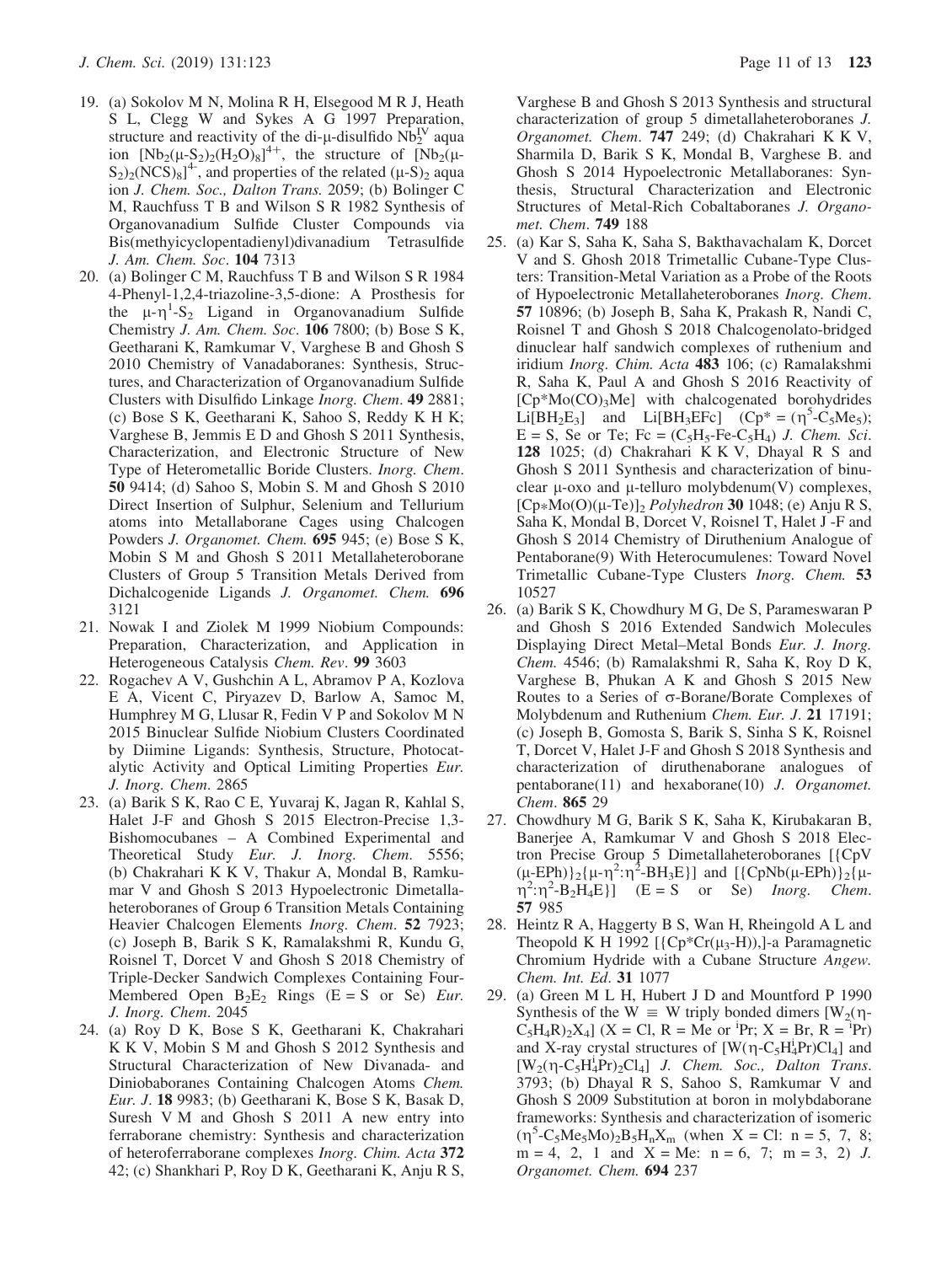- 30. Okamoto T, Yasuda H, Nakamura A, Kai Y, Kanehisa N and Kasai N 1988 Synthesis and Catalysis of Novel Mono-and Bis(diene) Complexes of Niobium and X-ray Structures of Binuclear  $[Nb(\mu-C)(C_5H_5)(s-cis$ butadiene)]<sub>2</sub> and Mononuclear Nb( $C_5H_5$ )(s-cis-2,3dimethylbutadiene) $_2$  J. Am. Chem. Soc. 110 5008
- 31. Ryschkewitsch G E and Nainan K C 1974 Octahydrotriborate (1-)  $[B_3H_8]$  Salts *Inorg. Synth*. **15** 113
- 32. (a) Aldridge S, Fehlner T P and Shang M 1997 Directed Synthesis of Chromium and Molybdenum Metallaborane Clusters. Preparation and Characterization of  $(Cp^*Cr)_2B_5H_9$ ,  $(Cp^*Mo)_2B_5H_9$ , and  $(Cp*MoCl)<sub>2</sub>B<sub>4</sub>H<sub>10</sub>$  J. Am. Chem. Soc. 119 2339; (b) Dhayal R S, Sahoo S, Reddy K H K, Mobin S M, Jemmis E D and Ghosh S 2010 Vertex-Fused Metallaborane Clusters: Synthesis, Characterization and Electronic Structure of  $[(\eta^5 - C_5M_e)\omega_3M_0B_9H_{18}]$ <br>Inore Chem 49 900: (c) Weller A S. Shang M and Inorg. Chem. 49 900; (c) Weller A S, Shang M and Fehlner T P 1999 Synthesis of Mono- and Ditungstaboranes from Reaction of Cp\*WCl<sub>4</sub> and  $[CP^* \overline{W}Cl_2]_2$  with BH<sub>3</sub>·thf or LiBH<sub>4</sub>  $(Cp^* = \eta^5-CeMe_e)$  Control of Reaction Pathway by Choice of  $C_5Me_5$ ). Control of Reaction Pathway by Choice of Monoboron Reagent and Oxidation State of Metal Center Organometallics 18 53; (d) Geetharani K, Bose S K, Pramanik G, Saha T K, Ramkumar V and Ghosh S 2009 An Efficient Route to Group 6 and 8 Metallaborane Compounds: Synthesis of *arachno*rane Compounds: Synthesis of arachno-  $[Cp*Fe(CO)B_3H_8]$  and  $closo-[(Cp*M)_2B_5H_9]$  (M = Mo, W) Eur. J. Inorg. Chem. 1483
- 33. Prakash R, Bakthavachalam K, Varghese B and Ghosh S 2017 Chlorination of the terminal hydrogen atoms in the hydrogen-rich group 5 dimetallaboranes the hydrogen-rich group 5 dimetallaboranes  $(Cp*M)<sub>2</sub>(B<sub>2</sub>H<sub>6</sub>)<sub>2</sub>$  (M = Nb, Ta) *J. Organomet. Chem.* 846 372
- 34. Sheldrick G M 2015 Crystal structure refinement with SHELXL Acta Cryst. C 71 3
- 35. Frisch M J, Trucks G W, Schlegel H B, Scuseria G E, RobbMA, Cheeseman J R, Scalmani G, BaroneV, Mennucci B, Petersson G A, Nakatsuji H, Caricato M, Li X, Hratchian H P, Izmaylov A F, Bloino J, Zheng G, Sonnenberg J L, Hada M, Ehara M, Toyota K, Fukuda R, Hasegawa J, Ishida M, Nakajima T, Honda Y, Kitao O, Nakai H, Vreven T, Montgomery J A. Jr, Peralta J E, Ogliaro F, Bearpark M, Heyd J J, Brothers E, Kudin K N, Staroverov V N, Keith T, Kobayashi R, Normand J, Raghavachari K, Rendell A, Burant J C, Iyengar S S, Tomasi J, Cossi M, Rega N, Millam J M, Klene M, Knox J E, Cross J B, Bakken V, Adamo C, Jaramillo J, Gomperts R, Stratmann R E, Yazyev O, Austin A J, Cammi R, Pomelli C, Ochterski JW, Martin R L, Morokuma K, Zakrzewski V G, Voth G A, Salvador P, Dannenberg J J, Dapprich S, Daniels A D, Farkas O, Foresman J B, Ortiz J V, Cioslowski J and Fox D J 2010 Gaussian 09, Revision C.01; Gaussian, Inc.: Wallingford, CT
- 36. Schmider H and Becke A D 1998 Optimized density functionals from the extended G2 test set. J. Chem. Phys. 108 9624
- 37. Dolg M, Stoll H and Preuss H A 1993 A combination of quasirelativistic pseudopotential and ligand field calculations for lanthanoid compounds Theor. Chim. Acta 85 441
- 38. Wiberg K B 1968 Application of the pople-santry-segal CNDO method to the cyclopropylcarbinyl and cyclobutyl cation and to bicyclobutane Tetrahedron 24 1083
- 39. (a) Reed A E, Weinhold F and Curtiss L A 1988 Intermolecular interactions from a natural bond orbital, donor-acceptor viewpoint Chem. Rev. 88 899; (b) Weinhold F and Landis R 2005 Valency and bonding: A natural bond orbital donor-acceptor perspective (Cambridge: U.K.: Cambridge University Press); (c) King R B 1999 Topological Aspects of the Skeletal Bonding in "Isocloso" Metallaboranes Containing ''Anomalous'' Numbers of Skeletal Electrons Inorg. Chem. 38 5151; (d) King R B 2000 Face-localized bonding models for borane cage ligands intransition metal coordination chemistry Inorg. Chim. Acta 300 537
- 40. Chemcraft graphical software for visualization of quantum chemistry computations. https://www.chem craftprog.com.
- 41. (a) Hashimoto H, Shang M and Fehlner T P 1996 Reactions of an Electronically Unsaturated Chromaborane. Coordination of  $CS_2$  to  $(\eta^5 - C_5Me_5)_2Cr_2B_4H_8$ <br>and Its Hydroboration to a Methanedithiolato Ligand and Its Hydroboration to a Methanedithiolato Ligand Organometallics 15 1963; (b) Ho J, Deck K J, Nishihara Y, Shang M and Fehlner T P 1995 High Yield Synthesis and Characterization of Chromaboranes. Comparison of the Geometric, Electronic, and Chemical Properties of an Electronically Unsaturated  $(\eta^5$ - $C_5H_5$ )<sub>2</sub> $C_2B_4H_8$ ) Cluster with Its Saturated Derivative  $(\eta^5$ -C<sub>5</sub>H<sub>5</sub>)<sub>2</sub>Cr<sub>2</sub>(CO)<sub>2</sub>B<sub>4</sub>H<sub>6</sub> J. Am. Chem. Soc. 117 10292
- 42. Kornienko A Y, Emge T J and Brennan J G 2001 Chalcogen-Rich Lanthanide Clusters: Cluster Reactivity and the Influence of Ancillary Ligands on Structure J. Am. Chem. Soc. 123 11933
- 43. (a) Pasynskii A A, Denisov F S, Torubaev Yu V, Semenova N I, Novotortsev V M, Ellert O G, Nefedov S E and Lyssenko K A 2000 Antiferromagnetic complexes with metal-metal bonds Part XXIX. Synthesis and molecular structures of heterochalcogenide binuclear complex  $[\pi-(CH_3C_5H_4)Cr(\mu-SPh)]_2$ Se and trinu-<br>clear mixed-metal cluster  $[\pi-(CH_3C_5H_4)_{2}Cr_2(\mu$ mixed-metal cluster  $[\pi-(CH_3C_5H_4)_2Cr_2(\mu-$ SPh)] $(\mu_3-S)(\mu_3-Se)Co(CO)_2$  J. Organomet. Chem. 612 9; (b) Pasynskii A A, Eremenko I L, Rakitin Y-V, Novotortsev V M, Kalinnikov V T, Aleksandrov G G and Struchkov Y-T 1979 Antiferromagnetic Complexes Involving Metal-Metal Bonds I Synthesis and Molecular Structure of An Antiferromagnetic Dimer with a Cr-Cr bond *J. Organomet. Chem.* **165** 57
- 44. McPhail A T and Sim G A 1968 Metal–Carbonyl and Metal–Nitrosyl Complexes. Part VI. The Crystal and Molecular Structure of trans-Di-µ-phenylthio-dinitrosylbis- $(\pi$ -cyclopentadienyl)dichromium(I) J. Chem. Soc. A 1858
- 45. (a) Eremenko I L, Pasynskii A, Kalinnikov V T, Struchkov Y-T and Aleksandrov G G 1981 Nitrosylation of Dicyclopentadienyldi( $\mu$ -tert-butylthiolato)( $\mu$ sulfido)-dichromium giving Tert-butylsulfanic Group. Molecular Structures of the Binuclear Complex  $Cp(NO)Cr(\mu-SCMe_3)(\mu-S-SCMe_3)Cr(NO)Cp$  and Monomer CpCr(NO)<sub>2</sub>(ONO) Inorg. Chim. Acta 52 107; (b) Goh L Y, Tay M S, Mak T C W and Wang R G 1992 Thiolate-Bridged Dichromium Complexes.